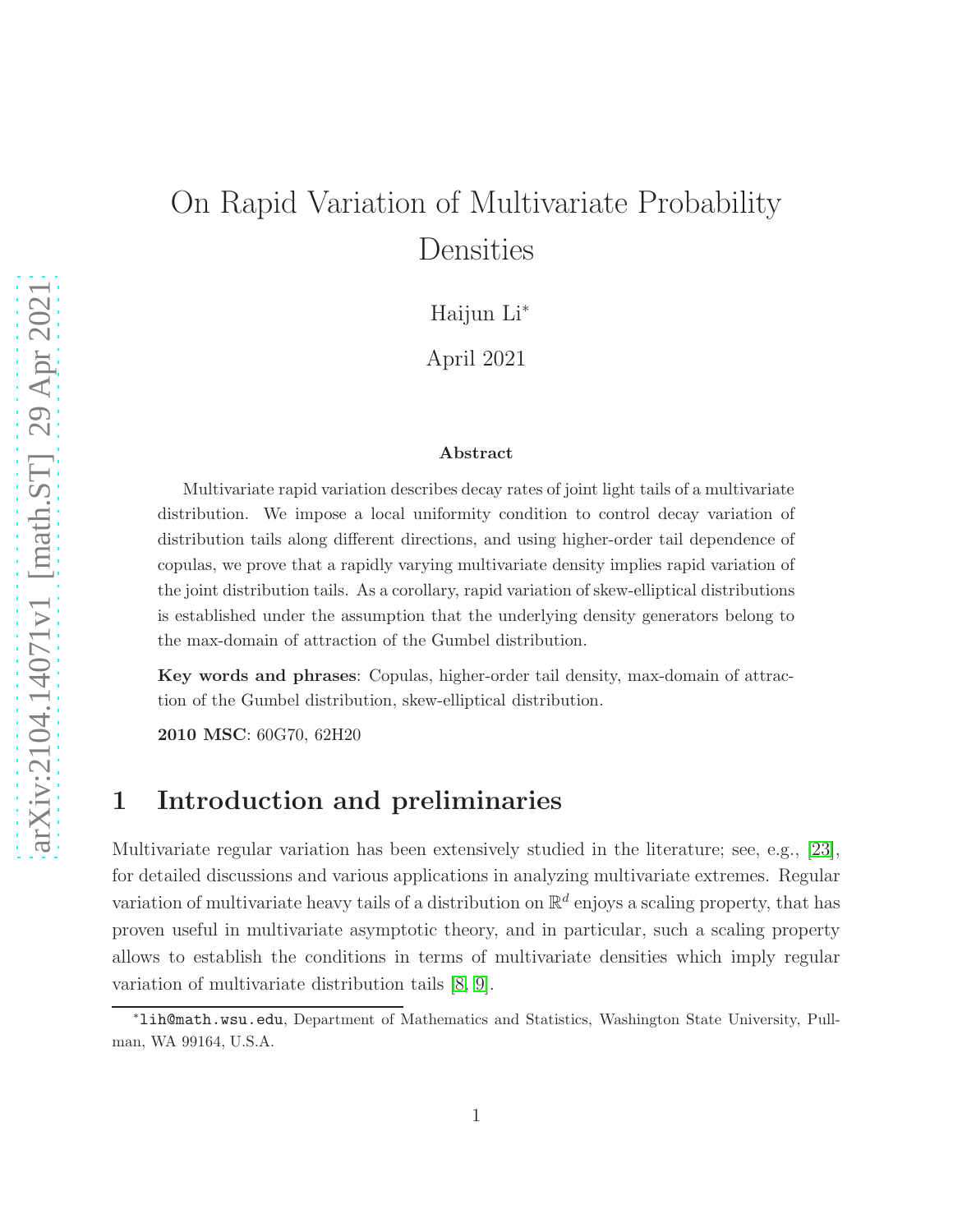The goal of this paper is to establish a similar closure property for multivariate light tails and apply it to studying rapid variation, in the sense of de Haan [\[6\]](#page-20-1), of skew-elliptical distributions. We develop a local uniformity condition, under which rapidly varying multivariate densities imply the rapid variation for multivariate distribution tails. In contrast to the scaling property of multivariate regular variation, multivariate rapid variation satisfies only an additive stability condition (see [\[16\]](#page-21-1)), which lacks strong scaling homogeneity that may be needed for establishing the closure property. To overcome this difficulty, we utilize higher-order tail dependencies of copulas, introduced and studied in [\[12,](#page-21-2) [13,](#page-21-3) [18\]](#page-21-4), and their relations to multivariate extremes. It is known that (first-order) tail dependence of copulas is equivalent to multivariate regular variation of distributions on  $[0, \infty]^d$  with tail equivalent univariate marginal distributions [\[19\]](#page-21-5), and together with this, our copula approach used in this paper captures the universality of multivariate dependence for distributions with regularly or rapidly varying marginal tails of different types, and further illustrates its usefulness in multivariate analysis.

Our research is motivated from the study on multivariate tail behaviors of skew-elliptical distributions, reported in [\[16\]](#page-21-1), where tail densities of skew-elliptical distributions and their associated copulas are derived for both cases of regular and rapid variation. Since most multivariate distributions are specified directly by densities, it is important to have closure criteria in terms of densities which imply regular or rapid variation of multivariate distribution tails. Such closure criteria were obtained in [\[8,](#page-20-0) [9\]](#page-21-0) for multivariate regular variation, and our results in this paper fill the void for multivariate rapid variation, showing further that skew-elliptical distributions are rapidly varying if their density generators belong to the max-domain of attraction of the Gumbel distribution.

The paper is organized as follows. Section 2 establishes the relation of local uniformity for the joint tails between multivariate rapid variation and its copula, and then proves the closure theorem for a rapidly varying density to ensure rapid variation of the multivariate distribution tails. Section 3 extends a result of [\[16\]](#page-21-1) on tail densities of skew-elliptical distributions with rapidly varying density generators to the entire  $\mathbb{R}^d$  and establishes rapid variation of the joint tails of skew-elliptical distributions. Skew-elliptical distributions studied here belong to a general class of selection distributions [\[5\]](#page-20-2), and these multivariate distributions can account for both skewness and heavy/light tails, and have found widespread application in various areas [\[1\]](#page-20-3). Section 4 concludes the paper with some remarks. In the rest of this section, some notation and preliminaries on higher-order tail dependencies of copulas are highlighted (see [\[13,](#page-21-3) [18\]](#page-21-4) for details).

Any vector in  $\mathbb{R}^d$  or  $\mathbb{R}^d_+ = [0, \infty)^d$  is denoted by row vector  $\boldsymbol{x} = (x_1, \ldots, x_d)$  and its transpose, a column vector, is denoted by  $x^{\top}$ . Two measurable functions  $f(t, x)$  and  $g(t, x)$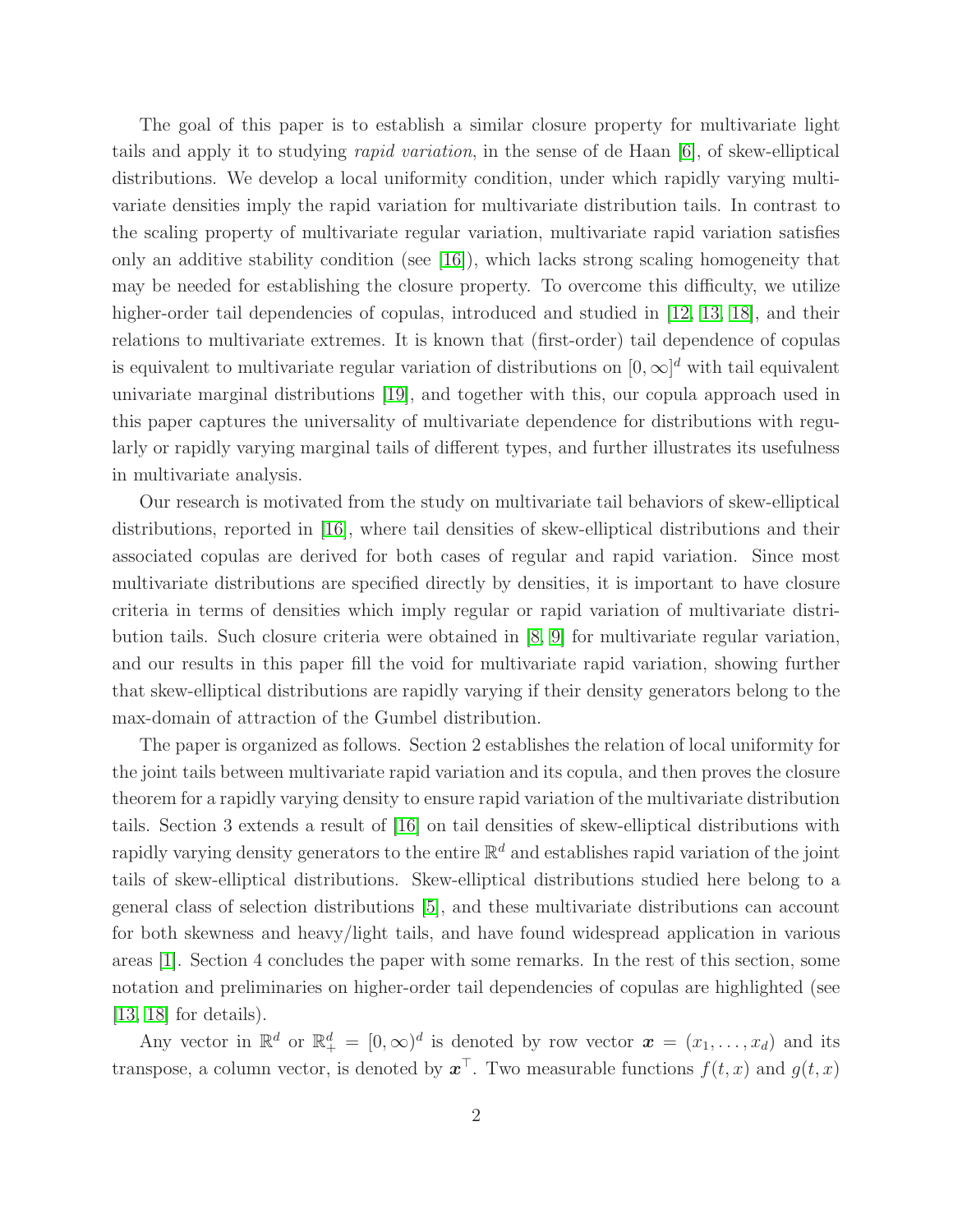are tail equivalent, and denoted as  $f(t, x) \sim g(t, x)$ , if  $f(t, x)/g(t, x) \to 1$  as  $t \to \infty$  for each x. These functions are said to be locally uniformly tail equivalent, and denoted as  $f(t, x) \sim_{l.u.}$  $g(t, x)$ , if  $f(t, x)/g(t, x) \to 1$  as  $t \to \infty$  locally uniformly in x. Operations of vectors (sums, products, etc.) and relations (inequalities, intervals, etc.) are taken component-wise. We consider throughout this paper that any involved slowly varying function is continuous. The assumption is rather mild due to Karamata's representation (see, e.g., [\[23\]](#page-22-0)) that any slowly varying function can be written as the product of a continuous function and a measurable function with positive constant limit.

A copula C is a multivariate distribution with uniformly distributed univariate marginal distributions on  $[0, 1]$ . Sklar's theorem (see, e.g., [\[15\]](#page-21-6)) states that every multivariate distribution F with univariate marginal distributions  $F_1, \ldots, F_d$  can be written as  $F(x_1, \ldots, x_d)$  $C(F_1(x_1), \ldots, F_d(x_d))$  for some d-dimensional copula C. In fact, in the case of continuous univariate margins, C is unique and

$$
C(u_1,\ldots,u_d)=F(F_1^{-1}(u_1),\ldots,F_d^{-1}(u_d)), (u_1,\ldots,u_d)\in[0,1]^d.
$$

Let  $(U_1, \ldots, U_d)$  denote a random vector with distribution C and  $U_i, 1 \leq i \leq d$ , being uniformly distributed on [0, 1]. The survival copula  $\widehat{C}$  is defined as follows:

<span id="page-2-2"></span>
$$
\widehat{C}(u_1,\ldots,u_d) = \mathbb{P}(1-U_1 \le u_1,\ldots,1-U_d \le u_d) = \overline{C}(1-u_1,\ldots,1-u_d) \qquad (1.1)
$$

where  $\overline{C}$  is the joint survival function of C. Assume throughout this paper that the density  $c(\cdot)$  of copula C exists, and that  $c(\cdot)$  is continuous in some small open neighborhoods of 0 and  $\mathbf{1} = (1, \ldots, 1)$ . (Its dimensionality is always clear from the context without explicit mention.)

**Definition 1.1.** 1. The upper tail density of C with tail order  $\kappa_U$  is defined as follows:

<span id="page-2-0"></span>
$$
\lambda_U(\mathbf{w}; \kappa_U) := \lim_{u \to 0^+} \frac{c(1 - uw_i, 1 \le i \le d)}{u^{\kappa_U - d}(\mu)} > 0, \ \mathbf{w} = (w_1, \dots, w_d) \in [0, \infty)^d \setminus \{\mathbf{0}\}, \ (1.2)
$$

provided that the non-zero limit exists for some  $\kappa_U \geq 1$  and for some function  $\ell(\cdot)$  that is slowly varying at 0.

2. The lower tail density of  $C$  with tail order  $\kappa_L$  is defined as follows:

<span id="page-2-1"></span>
$$
\lambda_L(\mathbf{w}; \kappa_L) := \lim_{u \to 0^+} \frac{c(uw_i, 1 \le i \le d)}{u^{\kappa_L - d}(\mu)} > 0, \ \mathbf{w} = (w_1, \dots, w_d) \in [0, \infty)^d \setminus \{\mathbf{0}\}, \tag{1.3}
$$

provided that the non-zero limit exists for some  $\kappa_L \geq 1$  and for some function  $\ell(\cdot)$  that is slowly varying at 0.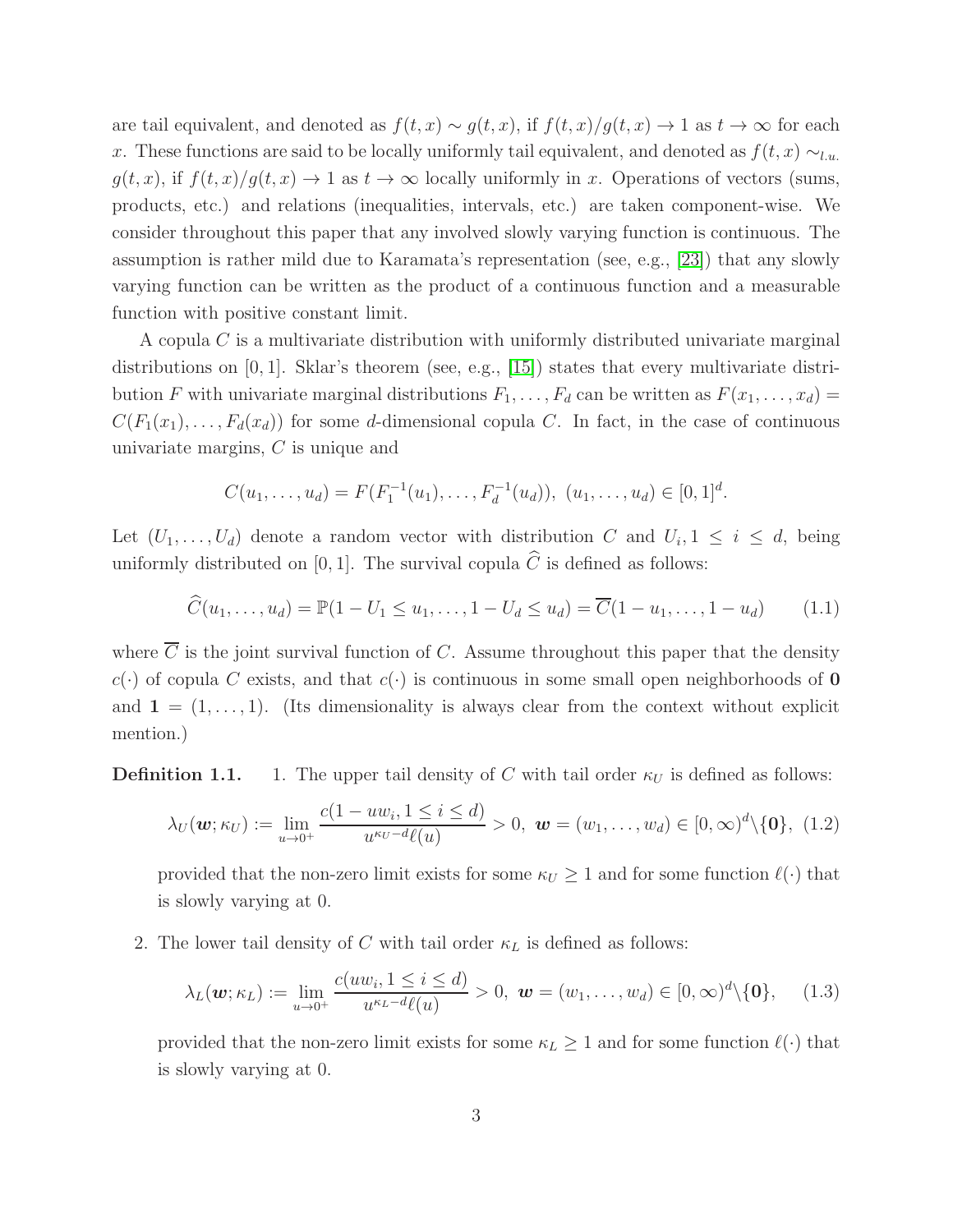Here and hereafter  $\ell(u)$  is said to be slowly varying at 0 if  $\ell(u^{-1})$  is slowly varying at  $\infty$ ; that is,  $\ell(ux)/\ell(u) \to 1$ ,  $x > 0$ , as  $u \to 0$ .

**Definition 1.2.** 1. The upper tail dependence function with tail order  $\kappa_U$  is defined as follows:

$$
b_U(\mathbf{w}; \kappa_U) := \lim_{u \to 0^+} \frac{\overline{C}(1 - uw_i, 1 \leq i \leq d)}{u^{\kappa_U}(\mu)}, \ w = (w_1, \dots, w_d) \in \mathbb{R}_+^d,
$$

provided that the non-zero limit exists at any continuity point w of  $b_U(\cdot;\kappa_U)$ , for  $\kappa_U \geq 1$  and for some function  $\ell(u)$  that is slowly varying at 0.

2. The lower tail dependence function with tail order  $\kappa_L$  is defined as follows:

$$
b_L(\mathbf{w}; \kappa_L) := \lim_{u \to 0^+} \frac{C(uw_i, 1 \leq i \leq d)}{u^{\kappa_L} \ell(u)}, \ w = (w_1, \dots, w_d) \in \mathbb{R}^d_+,
$$

provided that the non-zero limit exists at any continuity point  $w$  of  $b_L(\cdot;\kappa_L)$ , for  $\kappa_L \geq 1$ and for some function  $\ell(u)$  that is slowly varying at 0.

The fact that  $\kappa_U \geq 1$  or  $\kappa_L \geq 1$  follows from the Fréchet-Hoeffding upper bound. Clearly,  $\kappa_U \leq d$  (or  $\kappa_L \leq d$ ) for copulas with positively upper (or lower) orthant dependence. In addition, the tail densities and tail order functions are scale-homogeneous with the following scaling properties

<span id="page-3-1"></span>
$$
\lambda_U(t\mathbf{w}; \kappa_U) = t^{\kappa_U - d} \lambda_U(\mathbf{w}; \kappa_U), \quad \lambda_L(t\mathbf{w}; \kappa_L) = t^{\kappa_L - d} \lambda_L(\mathbf{w}; \kappa_L), \quad \mathbf{w} \in [0, \infty)^d \setminus \{\mathbf{0}\} \tag{1.4}
$$
\n
$$
b_U(t\mathbf{w}; \kappa_U) = t^{\kappa_U} b_U(\mathbf{w}; \kappa_U), \quad b_L(t\mathbf{w}; \kappa_L) = t^{\kappa_L} b_L(\mathbf{w}; \kappa_L), \quad \mathbf{w} \in \mathbb{R}^d_+
$$

for any  $t > 0$ . It is seen from these scaling properties that these functions are completely determined by values of these functions at  $\mathbf{w} = (w_1, \ldots, w_d), 0 < w_i \leq 1, 1 \leq i \leq d$ .

<span id="page-3-0"></span>Proposition 1.3. Assume that tail dependence functions and tail densities exist.

1. If [\(1.2\)](#page-2-0) holds locally uniformly at  $w \in (0, \infty)^d$ , then

$$
\lambda_U(\mathbf{w};\tau_U)=\frac{\partial^d b_U(\mathbf{w};\tau_U)}{\partial w_1\cdots\partial w_d},\ \mathbf{w}=(w_1,\ldots,w_d)\in\mathbb{R}^d_+\setminus\{0\}.
$$

2. If [\(1.3\)](#page-2-1) holds locally uniformly at  $w \in (0, \infty)^d$ , then

$$
\lambda_L(\boldsymbol{w};\tau_L)=\frac{\partial^d b_L(\boldsymbol{w};\tau_L)}{\partial w_1\cdots\partial w_d},\ \boldsymbol{w}=(w_1,\ldots,w_d)\in\mathbb{R}^d_+\backslash\{0\}.
$$

The above results are proved in [\[18\]](#page-21-4). Since the survival copula  $\widehat{C}$  (see [\(1.1\)](#page-2-2)) can be used to transform lower tail properties of  $(U_1, \ldots, U_d)$  into the corresponding upper tail properties of  $(1-U_1, \ldots, 1-U_d)$ , the lower tail property (2) of Proposition [1.3](#page-3-0) can be obtained immediately from the upper tail case. Because of this duality, we focus on upper tails only in this paper.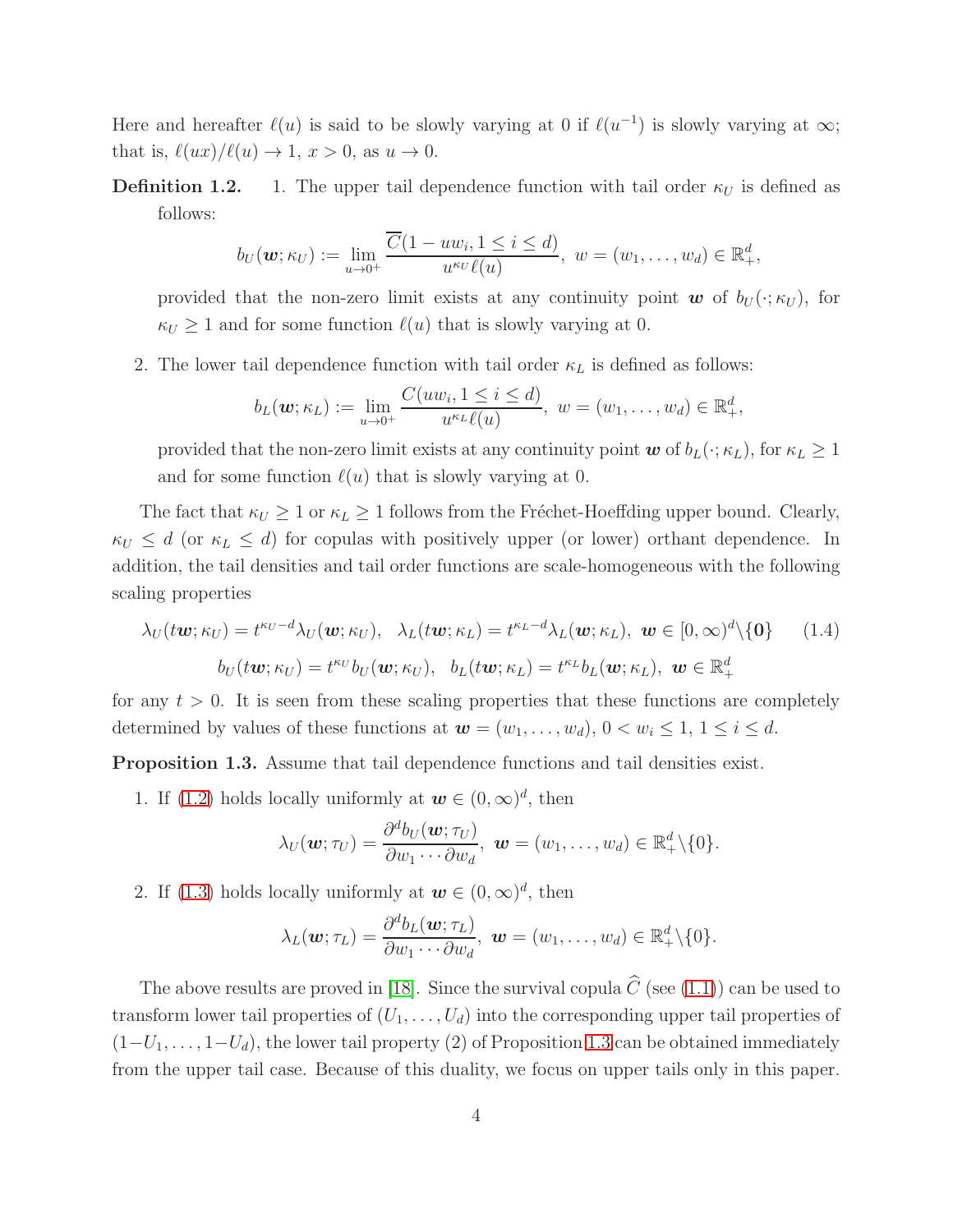### 2 Rapid variation for multivariate densities

Let F be a d-dimensional distribution with density f, copula C and continuous marginal distributions  $F_1, \ldots, F_d$ . With proper translation and scaling sequences, marginal distributions  $F_i$ 's belong to the max-domain of attraction of one of the three distribution families; that is, Fréchet, Gumbel or Weibull distribution. We focus on the Gumbel case for light tails in this paper. Assume that for the upper tail case, marginal distributions  $F_1, \ldots, F_d$  are right-tail equivalent in the sense that

<span id="page-4-0"></span>
$$
f_i(t) \sim a_i f_1(t), \text{ as } t \to \infty, \quad 1 \le i \le d,
$$
\n
$$
(2.1)
$$

where  $f_i$  is the density of the *i*-th marginal distribution  $F_i$ , and  $0 < a_i < \infty$  is a constant,  $1 \leq i \leq d$ , with  $a_1 = 1$ . Note that  $(2.1)$  implies the usual tail equivalence of the marginal survival functions,

<span id="page-4-4"></span>
$$
\overline{F}_i(t) \sim a_i \overline{F}_1(t), \text{ as } t \to \infty, \quad 1 \le i \le d,
$$
\n(2.2)

where  $\overline{F}_i(t) = 1 - F_i(t)$ ,  $1 \leq i \leq d$ , but the reverse may not be true in general.

Assume now that the marginal density  $f_i$ ,  $1 \leq i \leq d$ , is continuous and satisfies

<span id="page-4-3"></span>
$$
f_i(t + m_i(t)x) \sim f_i(t)e^{-x} \sim a_i f_1(t)e^{-x}, \ x \in \mathbb{R}, \ \text{as } t \to \infty,
$$
 (2.3)

where the self-neglecting function  $m_i(\cdot)$  can be taken to be a differentiable function for which its derivative converges to 0([\[3,](#page-20-4) [7\]](#page-20-5)). According to Bloom's theorem (see [\[4\]](#page-20-6)),

<span id="page-4-5"></span>
$$
\lim_{t \to \infty} \frac{m_i(t + m_i(t)x)}{m_i(t)} = 1, \ 1 \le i \le d,
$$
\n(2.4)

hold locally uniformly in  $x \in \mathbb{R}$ . All these functions are known to belong to the gamma class (see [\[20\]](#page-21-7)). The gamma class  $\Gamma_{\alpha}(m)$  consists of all the measurable functions g, denoted by  $g \in \Gamma_\alpha(m)$ , for which there exists a measurable and positive function m such that

$$
\lim_{t \to \infty} \frac{g(t + m(t)x)}{g(t)} = e^{\alpha x}, \quad x \in \mathbb{R}.
$$

The following two results, obtained in [\[20\]](#page-21-7), are used in deriving our main results.

<span id="page-4-1"></span>**Lemma 2.1.** If  $g \in \Gamma_{-\kappa}(m)$ ,  $\kappa > 0$ , where  $m(\cdot)$  is self-neglecting, then

$$
\frac{g(t+m(t)x)}{g(t)} \to e^{-\kappa x}, \kappa > 0, \text{ locally uniformly in } x \in \mathbb{R}.
$$

<span id="page-4-2"></span>**Lemma 2.2.** Suppose that  $m(\cdot)$  is self-neglecting. Then  $g(t + m(t)x) \sim g(t)$  if and only if  $g(x) = \ell(G(x))$ , where  $\ell(\cdot)$  is slowly varying at 0 and  $G \in \Gamma_{-\kappa}(m)$ ,  $\kappa > 0$ .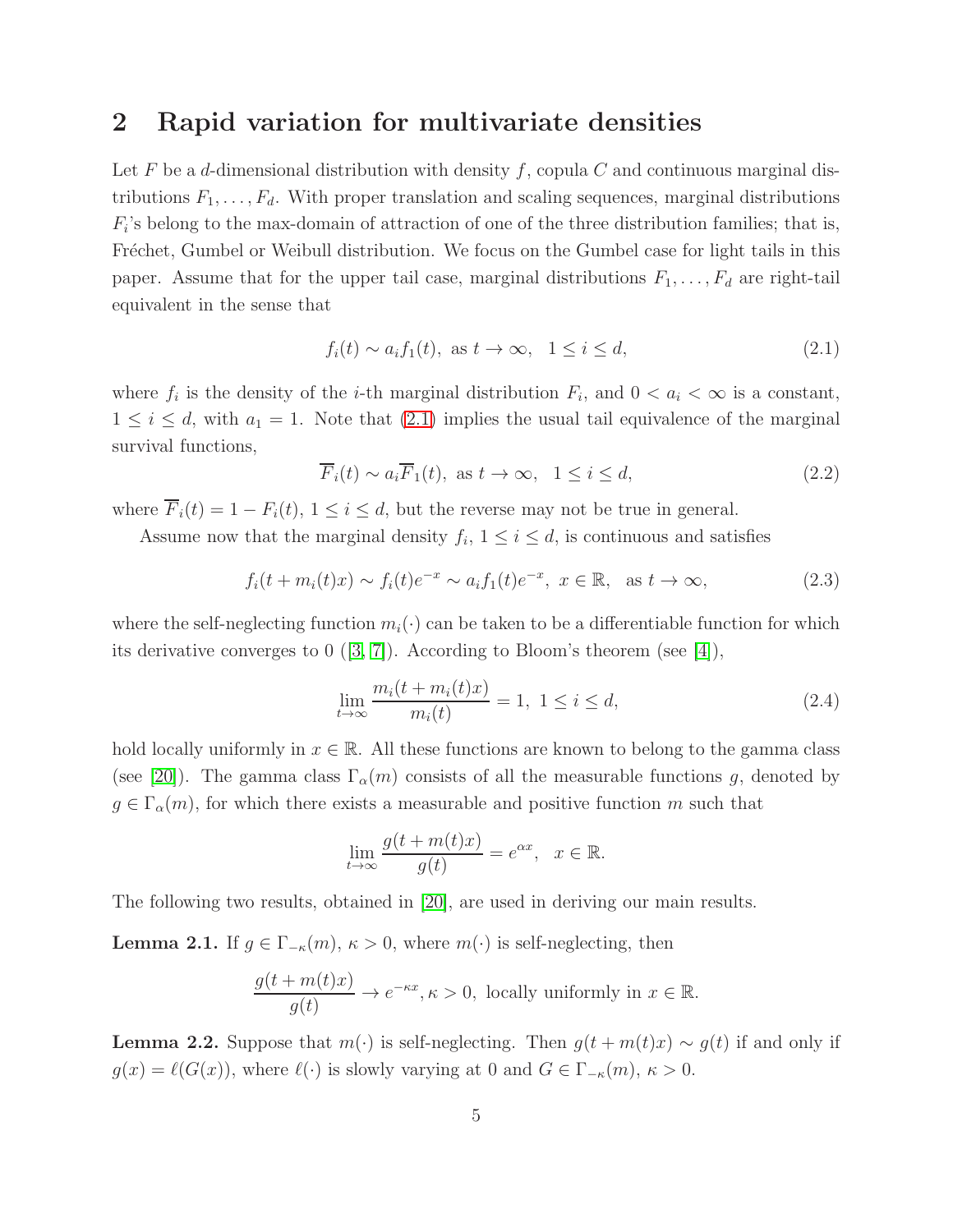It is worth mentioning that Omey in [\[20\]](#page-21-7) obtained the stronger results, but the descriptions in Lemmas [2.1](#page-4-1) and [2.2](#page-4-2) suit our purpose.

Lemma [2.1](#page-4-1) implies that the convergences

$$
\lim_{t \to \infty} \frac{f_i(t + m_i(t)x)}{f_i(t)} = e^{-x}, \ 1 \le i \le d
$$

hold locally uniformly in  $x \in \mathbb{R}$ . Since the derivative of  $m_i(t)$  converges to 0, the derivative of  $t + m_i(t)x$  with respect to t converges to 1, locally uniformly in x. Integrating both sides of  $(2.3)$  with respect to t implies that

$$
\overline{F}_i(t+m_i(t)x) \sim_{l.u.} \overline{F}_i(t)e^{-x}, \ x \in \mathbb{R}, \text{ as } t \to \infty.
$$

That is,  $F_i$  is in the max-domain of attraction of the Gumbel distribution, and thus the reciprocal hazard rate  $\overline{F}_i(t)/f_i(t)$  can be taken as  $m_i(\cdot)$  and  $m_i(t) \sim m_1(t)$  as  $t \to \infty$ ,  $1 \leq i \leq d$ .

**Definition 2.3.** Suppose that  $(X_1, \ldots, X_d)$  has a distribution F with density f, that is tail equivalent in the sense of [\(2.1\)](#page-4-0) and satisfies [\(2.3\)](#page-4-3).

1. The tail density  $\lambda(\cdot)$  at  $\infty$  is defined as

<span id="page-5-0"></span>
$$
\lambda(\boldsymbol{x}) := \lim_{t \to \infty} \frac{f(t + m(t)x_1, \dots, t + m(t)x_d)}{m^{-d}(t)V^{\kappa_U}(t)}, \quad \boldsymbol{x} \in \mathbb{R}^d,
$$
\n(2.5)

where  $\kappa_U > 0$ ,  $m(\cdot)$  is self-neglecting and  $V \in \Gamma_{-1}(m)$ , provided that the non-zero limit exists.

2. The distribution F is said to have a rapidly varying tail at  $\infty$  if there exists a non-null Radon measure  $\mu(\cdot)$  such that for all the  $\mu$ -continuity points  $\boldsymbol{x} \in \mathbb{R}^d$  (satisfying that  $\mu(\partial(\mathbf{x}, +\infty)) = 0$ , where  $\partial B$  denotes the boundaries of set  $B)$ ,

<span id="page-5-1"></span>
$$
\frac{\mathbb{P}\big(X_1 > t + m(t)x_1, \dots, X_d > t + m(t)x_d\big)}{V^{\kappa_U}(t)} \to \mu\Big(\prod_{i=1}^d (x_i, +\infty]\Big), \text{ as } t \to \infty,\tag{2.6}
$$

where  $\kappa_U > 0$ ,  $m(\cdot)$  is self-neglecting and  $V \in \Gamma_{-1}(m)$ .

**Remark 2.4.** 1. The self-neglecting function  $m(t)$  in [\(2.5\)](#page-5-0) and [\(2.6\)](#page-5-1) can be taken as  $m(t) = m_1(t) = \overline{F}_1(t)/f_1(t), t \ge 0$ . The function  $V(t)$  in [\(2.5\)](#page-5-0) and [\(2.6\)](#page-5-1) can be taken as  $\overline{F}_1(t)[\ell(\overline{F}_1(t))]^{1/\kappa_U}$ , for some function  $\ell(\cdot)$  that is slowly varying at 0. It follows from the Karamata representation for slowly varying functions that

$$
V(t+m(t)x) = \overline{F}_1(t+m(t)x)[\ell(\overline{F}_1(t+m(t)x))]^{1/\kappa_U}
$$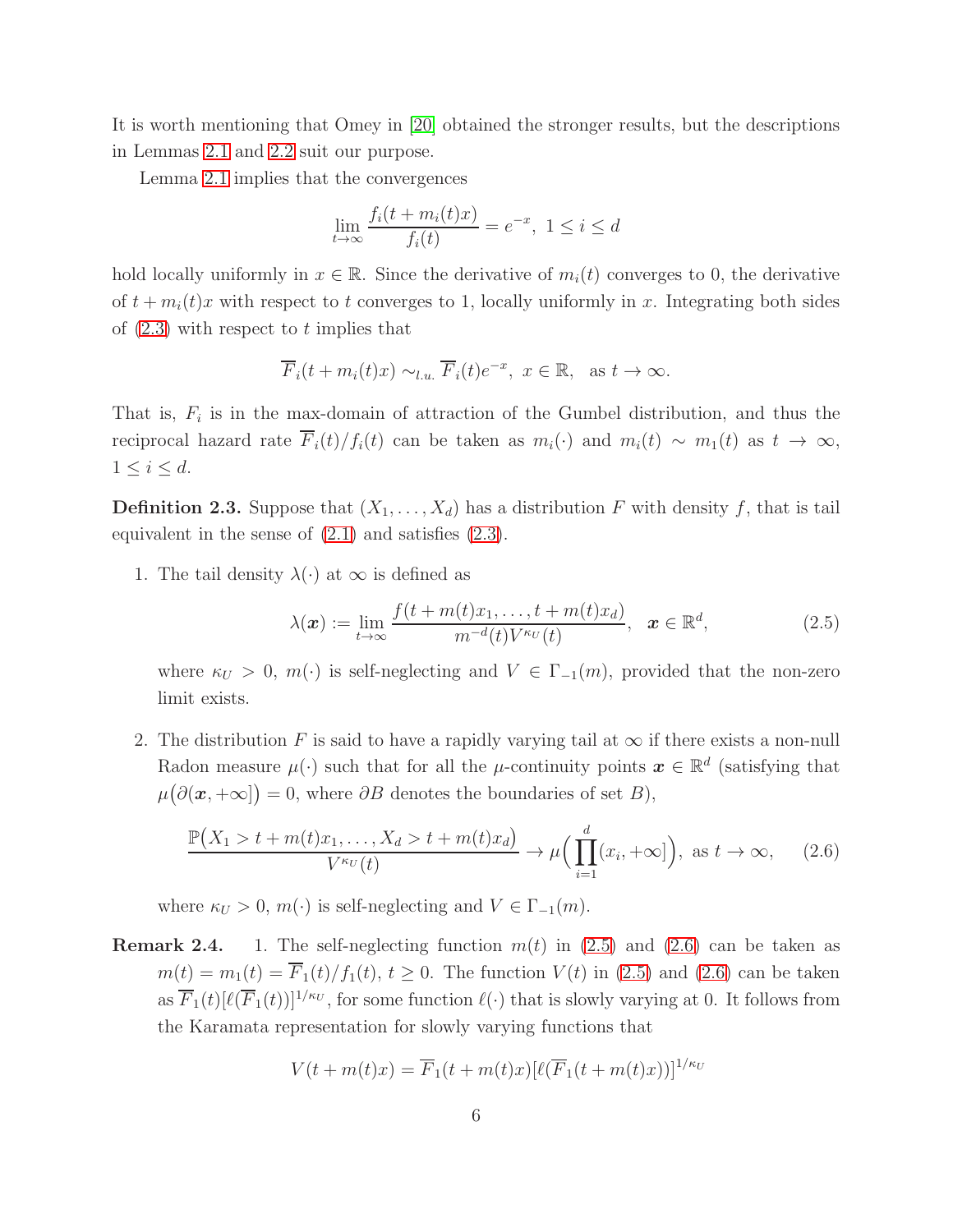$$
\sim \overline{F}_1(t)e^{-x}[\ell(\overline{F}_1(t)e^{-x})]^{1/\kappa_U} \sim \overline{F}_1(t)e^{-x}[\ell(\overline{F}_1(t))]^{1/\kappa_U} = V(t)e^{-x},
$$

and by Lemma [2.1,](#page-4-1) the convergence is locally uniform. Scaling functions, such as  $V(t)$ , is unique up to a constant.

2. In contrast to the tail density in multivariate regular variation [\[9\]](#page-21-0),  $\lambda(\cdot)$  in [\(2.5\)](#page-5-0) does not have a scaling property, and it satisfies the following weak additive stability condition:

$$
\lambda(\boldsymbol{x} + z\mathbf{1}) = \lambda(\boldsymbol{x})e^{-z\kappa_U}, \ \boldsymbol{x} \in \mathbb{R}^d,
$$

for any  $z \in \mathbb{R}$ .

The following result is needed in analyzing multivariate tails of F via our copula approach.

**Proposition 2.5.** If the limit [\(1.2\)](#page-2-0) holds locally uniformly in  $w \in (0,\infty)^d$ , then F has a tail density  $\lambda(\cdot)$  that is related to the upper tail density  $\lambda_U(\cdot;\kappa_U)$  of C as follows: for any  $\boldsymbol{x} = (x_1, \ldots, x_d) \in \mathbb{R}^d$ ,

<span id="page-6-0"></span>
$$
\lambda(\boldsymbol{x}) = \prod_{i=1}^{d} a_i e^{-\sum_{i=1}^{d} x_i} \lambda_U(a_1 e^{-x_1}, \dots, a_d e^{-x_d}; \kappa_U)
$$
  
=  $\lambda_U(a_1 e^{-x_1}, \dots, a_d e^{-x_d}; \kappa_U) |J(a_1 e^{-x_1}, \dots, a_d e^{-x_d})|,$  (2.7)

where  $J(a_1e^{-x_1}, \ldots, a_de^{-x_d})$  is the Jacobian determinant of the homeomorphic transform  $w_i = a_i e^{-x_i}, \ 1 \leq i \leq d.$ 

This result was obtained in [\[18\]](#page-21-4) on  $[0,\infty)^d \setminus \{0\}$ , but can be extended to  $\mathbb{R}^d$  using the same proof. In fact, a stronger result in which the convergence for a tail density holds locally uniformly on  $\mathbb{R}^d$  can be obtained as follows.

<span id="page-6-1"></span>**Proposition 2.6.** The limit [\(1.2\)](#page-2-0) holds locally uniformly in  $w \in (0, \infty)^d$  if and only if the limit [\(2.5\)](#page-5-0) holds locally uniformly in  $x \in \mathbb{R}^d$ . If either of these two conditions holds, then [\(2.7\)](#page-6-0) holds.

*Proof.* (1) Suppose that [\(1.2\)](#page-2-0) holds locally uniformly in  $w \in (0, \infty)^d$ , with a slowly varying function  $\ell(\cdot)$ . Consider, for any  $\boldsymbol{x} = (x_1, \ldots, x_d) \in \mathbb{R}^d$ , that

$$
\frac{f(t+m(t)x_1,\ldots,t+m(t)x_d)}{m^{-d}(t)V^{\kappa_U}(t)}=\frac{c(F_1(t+m(t)x_1),\ldots,F_d(t+m(t)x_d))}{[\overline{F}_1(t)]^{\kappa_U-d}\ell(\overline{F}_1(t))}\frac{\prod_{i=1}^d f_i(t+m(t)x_i)}{\prod_{i=1}^d f_1(t)},
$$

where  $m(t)$  and  $V(t)$  are described as these in Remark 2.4 (1). By the tail equivalency [\(2.1\)](#page-4-0) and Lemma [2.1,](#page-4-1) we have

$$
\frac{f_i(t+m(t)x_i)}{f_1(t)} \to a_i e^{-x_i}, \quad \frac{\overline{F}_i(t+m(t)x_i)}{\overline{F}_1(t)} \to a_i e^{-x_i}, \quad 1 \le i \le d,
$$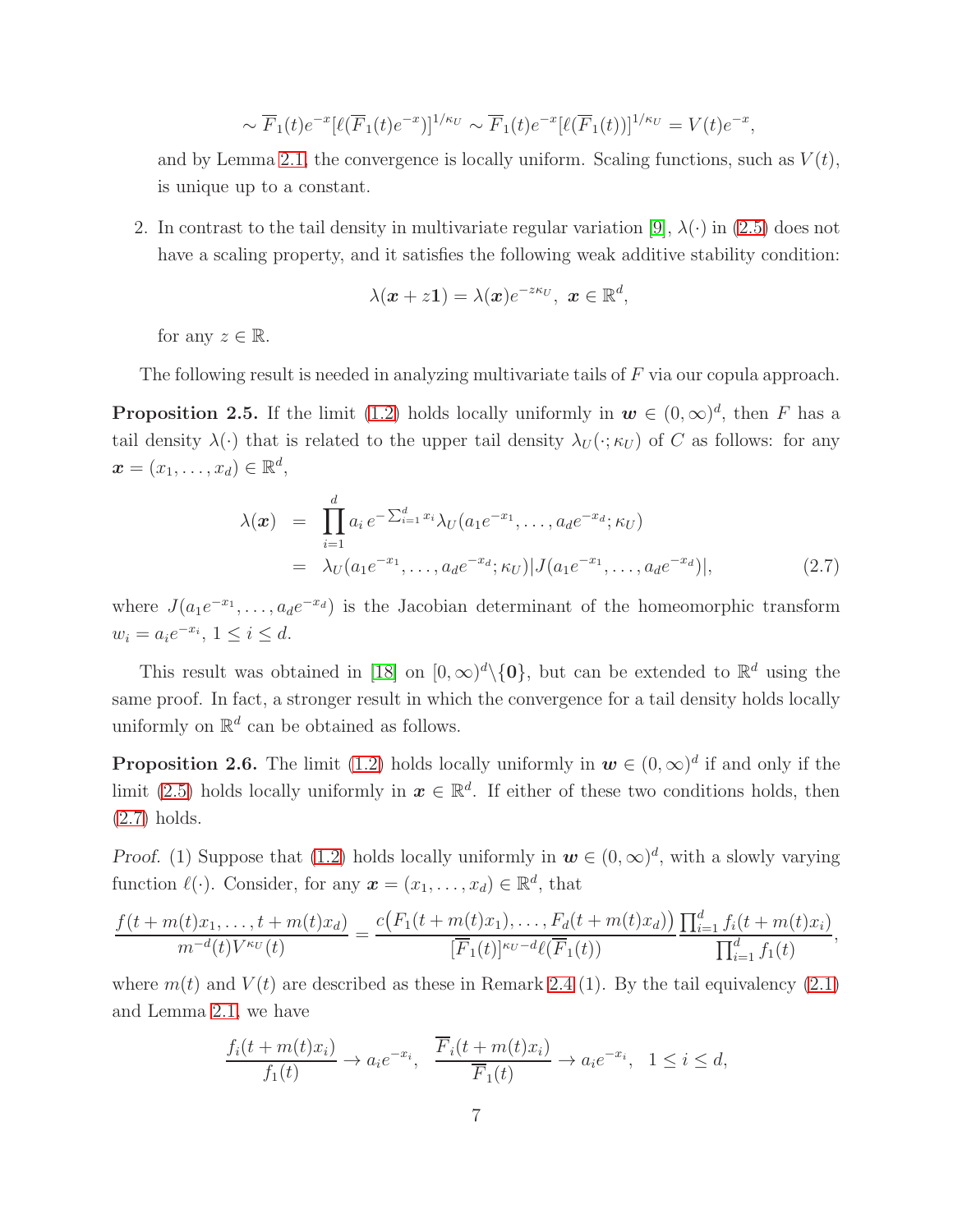converge locally uniformly in  $x \in \mathbb{R}^d$ . Since  $c(\cdot)$  is ultimately continuous at 1, the Heine-Cantor theorem implies that for any small  $\epsilon > 0$ , there exists an  $N_1$  such that when  $t > N_1$ , for all  $\boldsymbol{x} \in B \subset \mathbb{R}^d$ , where B is compact,

$$
\left| \frac{c\left(1 - \frac{\overline{F}_1(t+m(t)x_1)}{\overline{F}_1(t)}\overline{F}_1(t), \dots, 1 - \frac{\overline{F}_d(t+m(t)x_d)}{\overline{F}_1(t)}\overline{F}_1(t)\right)}{\overline{[F}_1(t)]^{\kappa_U - d} \ell(\overline{F}_1(t))} \frac{\prod_{i=1}^d f_i(t+m(t)x_i)}{\prod_{i=1}^d f_1(t)} - \frac{c(1 - a_i e^{-x_i} \overline{F}_1(t), 1 \le i \le d)}{\overline{[F}_1(t)]^{\kappa_U - d} \ell(\overline{F}_1(t))} \prod_{i=1}^d a_i e^{-x_i} \right| \le \frac{\epsilon}{2}.
$$

Since [\(1.2\)](#page-2-0) holds locally uniformly in  $w \in (0,\infty)^d$ , there exists an  $N_2$ , such that as  $t > N_2$ , for all  $\boldsymbol{x} \in B \subset \mathbb{R}^d$ ,

$$
\left| \frac{c(1 - a_i e^{-x_i} \overline{F}_1(t), 1 \le i \le d)}{[\overline{F}_1(t)]^{\kappa_U - d} \ell(\overline{F}_1(t))} \prod_{i=1}^d a_i e^{-x_i} - \lambda_U(a_i e^{-x_i}, 1 \le i \le d; \kappa_U) \prod_{i=1}^d a_i e^{-x_i} \right| \le \frac{\epsilon}{2}.
$$

Therefore, as  $t > \max\{N_1, N_2\}$ , for all  $\boldsymbol{x} \in B \subset \mathbb{R}^d$ , where B is compact,

$$
\left| \frac{f(t+m(t)x_1,\ldots,t+m(t)x_d)}{m^{-d}(t)V^{\kappa_U}(t)} - \lambda_U(a_i e^{-x_i}, 1 \le i \le d; \kappa_U) \prod_{i=1}^d a_i e^{-x_i} \right| \le \epsilon
$$

which implies that the limit [\(2.5\)](#page-5-0) holds locally uniformly in  $x \in \mathbb{R}^d$  and [\(2.7\)](#page-6-0) holds.

(2) Suppose that [\(2.5\)](#page-5-0) holds locally uniformly in  $\mathbf{x} \in \mathbb{R}^d$ . Let  $L(t) := V^{\kappa_U}(t)/\overline{F}_1^{\kappa_U}$  $\int_1^{\pi_U}(t)$ , and obviously,  $L(t+m(t)x) \sim L(t)$  where  $m(t)$  is self-neglecting. By Lemma [2.2,](#page-4-2)  $L(t) = \ell(\overline{F}_1(t))^1$  $L(t) = \ell(\overline{F}_1(t))^1$  $L(t) = \ell(\overline{F}_1(t))^1$ , where  $\ell(\cdot)$  is slowly varying at 0. Also observe that  $a_i e^{-x_i} = w_i$  if and only if  $x_i = -\log(w_i/a_i)$ for  $-\infty < x_i < \infty$  and  $0 < w_i < \infty$ . Let  $u = \overline{F}_1(t)$ , and consider, for  $0 < w_i < \infty$ ,

$$
\frac{c(1 - uw_i, 1 \leq i \leq d)}{u^{\kappa_U - d} \ell(u)} = \frac{c(1 - \overline{F}_1(t)a_i e^{-x_i}, 1 \leq i \leq d)}{m^{\kappa_U - d}(t)f_1^{\kappa_U - d}(t)\ell(\overline{F}_1(t))}
$$
\n
$$
= \frac{c\left(1 - \frac{\overline{F}_1(t)a_i e^{-x_i}}{\overline{F}_i(t+m(t)x_i)}\overline{F}_i(t+m(t)x_i), 1 \leq i \leq d\right)}{m^{-d}(t)\overline{F}_1^{\kappa_U}(t)\ell(\overline{F}_1(t))} \frac{\prod_{i=1}^d f_1(t)}{\prod_{i=1}^d f_i(t+m(t)x_i)} \prod_{i=1}^d f_i(t+m(t)x_i).
$$

It follows from the tail equivalency and Lemma [2.1](#page-4-1) that

$$
\frac{\overline{F}_1(t)a_i e^{-x_i}}{\overline{F}_i(t+m(t)x_i)} \to 1, \ 1 \le i \le d, \ \ \frac{\prod_{i=1}^d f_1(t)}{\prod_{i=1}^d f_i(t+m(t)x_i)} \to \prod_{i=1}^d a_i^{-1} e^{x_i},
$$

<span id="page-7-0"></span><sup>1</sup>The function G in Lemma [2.2](#page-4-2) must be  $\overline{F}_1(t)$ , by virtue of the construction used in the proof of Lemma [2.2.](#page-4-2)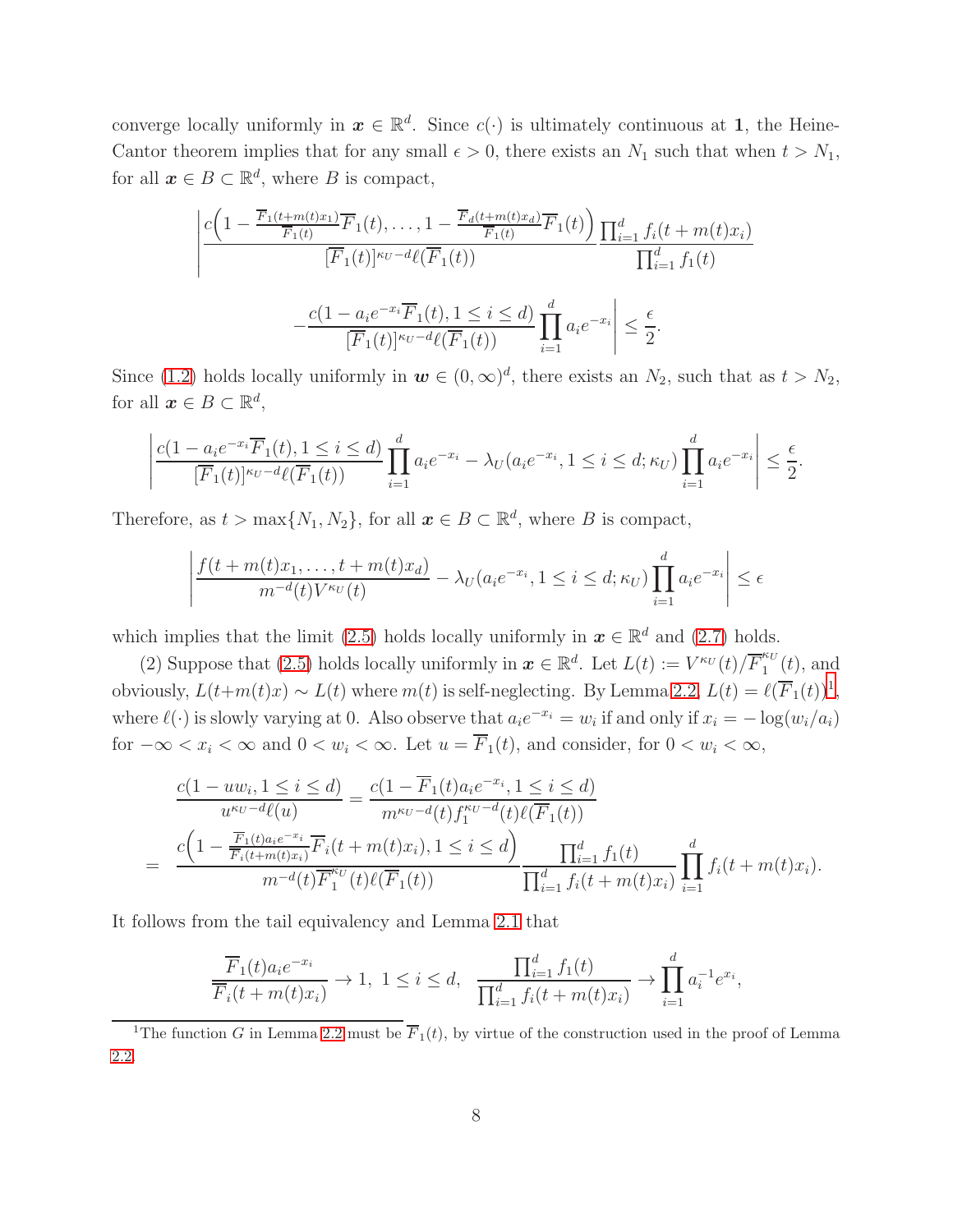converge locally uniformly in  $x \in \mathbb{R}^d$ . Since  $c(\cdot)$  is ultimately continuous at 1, the Heine-Cantor theorem implies that for any small  $\epsilon > 0$ , there exists an  $N_1$  such that when  $t > N_1$ , for all  $\boldsymbol{x} \in B \subset \mathbb{R}^d$ , where B is compact,

$$
\left| \frac{c(1 - uw_i, 1 \le i \le d)}{u^{\kappa_U - d}(\ell(u))} - \frac{c\left(1 - \overline{F}_i(t + m(t)x_i), 1 \le i \le d\right)}{m^{-d}(t)\overline{F}_1^{\kappa_U}(t)\ell(\overline{F}_1(t))} \prod_{i=1}^d f_i(t + m(t)x_i) \prod_{i=1}^d a_i^{-1} e^{x_i} \right| \le \frac{\epsilon}{2}.
$$

Since  $f(t + m(t)x_1, ..., t + m(t)x_d) = c(1 - \overline{F}_i(t + m(t)x_i), 1 \le i \le d) \prod_{i=1}^d f_i(t + m(t)x_i),$ it follows from the local uniform convergence of  $(2.5)$  that there exists an  $N_2$  such that as  $t > N_2$ , for all  $\boldsymbol{x} \in B \subset \mathbb{R}^d$ , where B is compact,

$$
\left| \frac{f(t+m(t)x_1,\ldots,t+m(t)x_d)}{m^{-d}(t)V^{\kappa_U}(t)}\prod_{i=1}^d a_i^{-1}e^{x_i} - \lambda(x_1,\ldots,x_d)\prod_{i=1}^d a_i^{-1}e^{x_i} \right| \leq \frac{\epsilon}{2},
$$

where  $V(t) = \overline{F}_1(t)[\ell(\overline{F}_1(t))]^{1/\kappa_U}$ . Therefore, as  $t > \max\{N_1, N_2\}$ , for all  $\boldsymbol{x} \in B \subset \mathbb{R}^d$ , where B is compact,

$$
\left|\frac{c(1-uw_i, 1 \leq i \leq d)}{u^{\kappa_U - d}(\ell(u))} - \lambda(x_1, \dots, x_d) \prod_{i=1}^d a_i^{-1} e^{x_i}\right| \leq \epsilon,
$$

which implies that [\(1.2\)](#page-2-0) holds locally uniformly on  $(0, \infty)$ , and [\(2.7\)](#page-6-0) holds for  $0 < w_i =$  $a_i e^{-x_i} < \infty$ ,  $1 \leq i \leq d$ .

The conditions of local uniform convergences in Proposition [2.6](#page-6-1) are rather mild for the functions with multiplicative scaling properties. In fact, the local uniform convergences can be imposed only on a relatively compact subset of  $\mathbb{R}^d_+$ .

**Proposition 2.7.** If the limit [\(1.2\)](#page-2-0) holds locally uniformly in  $w \in \prod_{i=1}^{d}(0, a_i], a_i > 0$ ,  $1 \leq i \leq d$ , then the limit [\(1.2\)](#page-2-0) holds locally uniformly in  $w \in (0, \infty)^d$ .

*Proof:* For any  $w \in (0,\infty)^d$ , let  $[w] := ||w||_2 / \min\{a_i\}$  for the Euclidean norm  $|| \cdot ||_2$ . Obviously,  $0 < w_i/[\mathbf{w}] \leq a_i, 1 \leq i \leq d$ . Consider

$$
\lim_{u\to 0^+} \frac{c(1-uw_i, 1\leq i\leq d)}{u^{\kappa_U-d}\ell(u)} = [\boldsymbol{w}]^{\kappa_U-d} \lim_{u\to 0^+} \frac{c(1-u[\boldsymbol{w}]w_i/[\boldsymbol{w}], 1\leq i\leq d)}{(u[\boldsymbol{w}])^{\kappa_U-d}\ell(u[\boldsymbol{w}])} \frac{\ell(u[\boldsymbol{w}])}{\ell(u)}.
$$

For any compact subset  $B \subset (0,\infty)^d$ , the set  $\{w/[w] : w \in B\}$  is a compact subset of  $\prod_{i=1}^{d} (0, a_i]$ . Since [\(1.2\)](#page-2-0) holds locally uniformly on  $\prod_{i=1}^{d} (0, a_i]$ ,

$$
\frac{c(1-u[\boldsymbol{w}]w_i/[\boldsymbol{w}], 1 \leq i \leq d)}{(u[\boldsymbol{w}])^{\kappa_U - d}\ell(u[\boldsymbol{w}])}
$$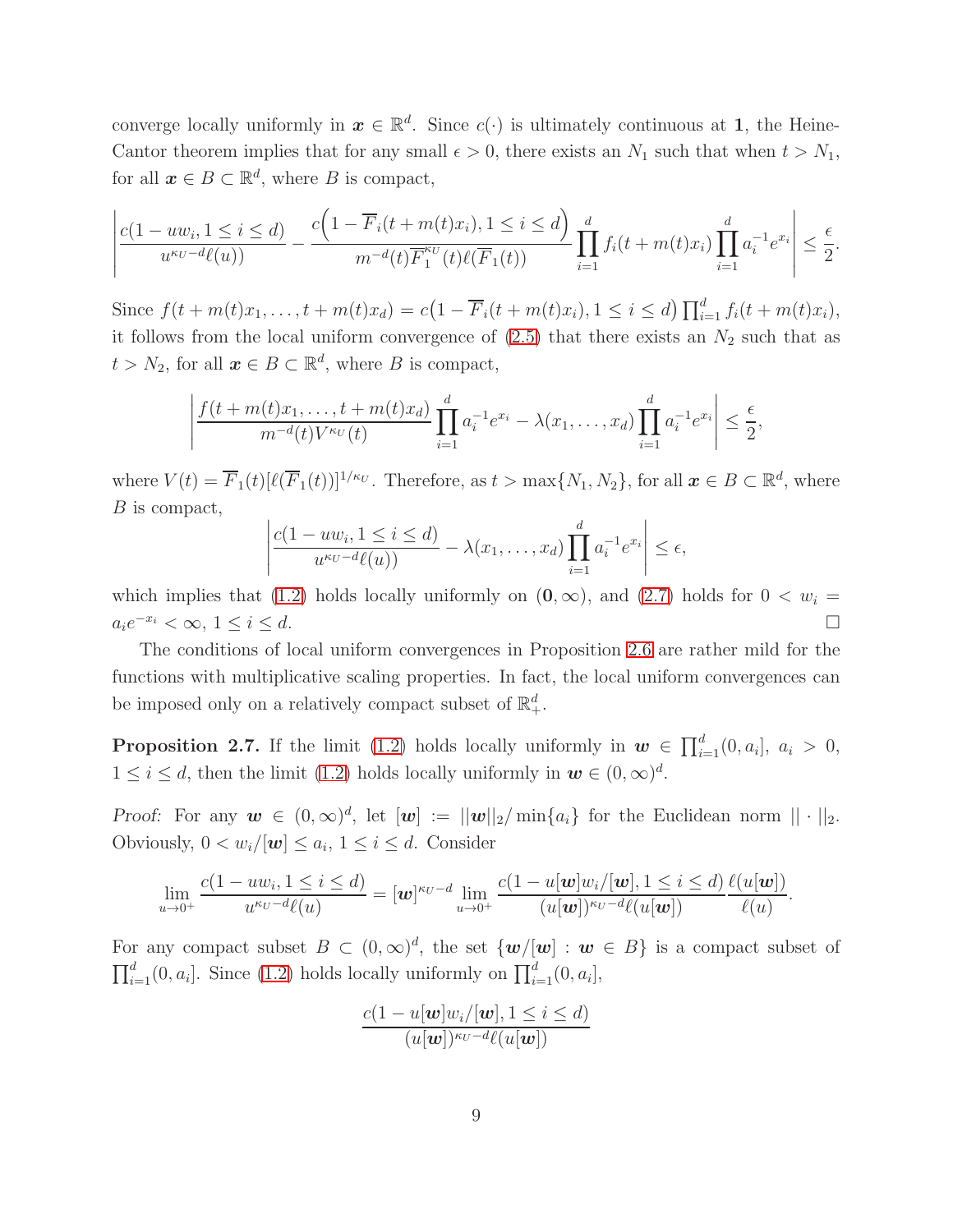converges locally uniformly in  $w \in (0, \infty)^d$ . In addition, it follows from the local uniform convergence of a slowly varying function that  $\ell(u[\boldsymbol{w}])/\ell(u)$  converges to 1 locally uniformly in  $w \in \mathbb{R}^d_+\backslash \{0\}$ . It then follows from [\(1.4\)](#page-3-1) that

$$
[\boldsymbol{w}]^{\kappa_U-d}\lim_{u\to 0^+}\frac{c(1-u[\boldsymbol{w}]w_i/[\boldsymbol{w}],1\leq i\leq d)}{(u[\boldsymbol{w}])^{\kappa_U-d}\ell(u[\boldsymbol{w}])}=[\boldsymbol{w}]^{\kappa_U-d}\lambda_U(\boldsymbol{w}/[\boldsymbol{w}];\kappa_U)=\lambda_U(\boldsymbol{w};\kappa_U),
$$

locally uniformly in  $\boldsymbol{w} \in (0, \infty)^d$ .

The other ingredient of our copula method is the integration form of Proposition [1.3.](#page-3-0)

<span id="page-9-2"></span>Proposition 2.8. Assume that tail dependence functions and tail densities of a copula C exist.

1. If [\(1.2\)](#page-2-0) holds locally uniformly in  $w \in (0, \infty)^d$ , then

<span id="page-9-1"></span>
$$
b_U(\boldsymbol{w};\tau_U)=\int_0^{w_1}\cdots\int_0^{w_d}\lambda_U(\boldsymbol{x};\tau_U)\,\mathrm{d}\boldsymbol{x},\ \boldsymbol{w}=(w_1,\ldots,w_d)\in\mathbb{R}_+^d.\tag{2.8}
$$

2. If [\(1.3\)](#page-2-1) holds locally uniformly in  $w \in (0, \infty)^d$ , then

$$
b_L(\boldsymbol{w};\tau_L)=\int_0^{w_1}\cdots\int_0^{w_d}\lambda_L(\boldsymbol{x};\tau_L)\,\mathrm{d}\boldsymbol{x},\ \boldsymbol{w}=(w_1,\ldots,w_d)\in\mathbb{R}_+^d.
$$

*Proof.* Only (1) is proved and the proof of (2) is similar. Since the limit [\(1.2\)](#page-2-0) is locally uniform, Proposition [1.3](#page-3-0) (1) holds.

The local uniformity of [\(1.2\)](#page-2-0) implies that the tail density  $\lambda_U(\cdot;\tau_U)$  is integrable on the compact subset  $\{x \leq w : \wedge_{i=1}^d x_i \geq \epsilon\}$  for any fixed small  $\epsilon > 0$  and any fixed  $w \in$  $\mathbb{R}^d_+\setminus\{0\}$ , where  $\wedge_{i=1}^d x_i = \min\{x_i, 1 \leq i \leq d\}$ . Since [\(1.2\)](#page-2-0) converges locally uniformly and c(.) is ultimately continuous at 1,  $\partial^{|S|}b_U(w;\tau_U)/\partial w_S$  is continuous in w, for any subset  $S \subseteq \{1, \ldots, d\}$ . Because  $\mathbb{R}^d$  is locally compact, the Heine-Cantor theorem implies that  $\partial^{|S|}b_U(\boldsymbol{w}; \tau_U)/\partial \boldsymbol{w}_S$  is locally uniformly continuous in  $\boldsymbol{w}$ , for any subset  $S \subseteq \{1, \ldots, d\}$ , which further implies via differentiablity of local uniform convergence that

<span id="page-9-0"></span>
$$
\lim_{\boldsymbol{v}_{Sc}\to\boldsymbol{w}_{Sc}}\frac{\partial^{|S|}b_{U}(\boldsymbol{w}_{S},\boldsymbol{v}_{S^{c}};\tau_{U})}{\partial\boldsymbol{w}_{S}}=\frac{\partial^{|S|}}{\partial\boldsymbol{w}_{S}}\lim_{\boldsymbol{v}_{Sc}\to\boldsymbol{w}_{Sc}}b_{U}(\boldsymbol{w}_{S},\boldsymbol{v}_{S^{c}};\tau_{U})=\frac{\partial^{|S|}b_{U}(\boldsymbol{w}_{S},\boldsymbol{w}_{S^{c}};\tau_{U})}{\partial\boldsymbol{w}_{S}}\quad(2.9)
$$

with the initial condition that  $b_U(\mathbf{w}_S, \mathbf{0}_{S^c}; \tau_U) = 0$ , for any subset  $S \subset \{1, \ldots, d\}$ .

It follows from Fatou's lemma that

$$
\int_{[\mathbf{0},\mathbf{w}]} \lambda_U(\mathbf{x};\tau_U) \, \mathrm{d}\mathbf{x} = \int \lim_{\epsilon \to 0} I_{\{\mathbf{x} \le \mathbf{w}, \wedge_{i=1}^d x_i \ge \epsilon\}} \lambda_U(\mathbf{x};\tau_U) \, \mathrm{d}\mathbf{x} \le \liminf_{\epsilon \to 0} \int_{\{\mathbf{x} \le \mathbf{w}, \wedge_{i=1}^d x_i \ge \epsilon\}} \lambda_U(\mathbf{x};\tau_U) \, \mathrm{d}\mathbf{x}
$$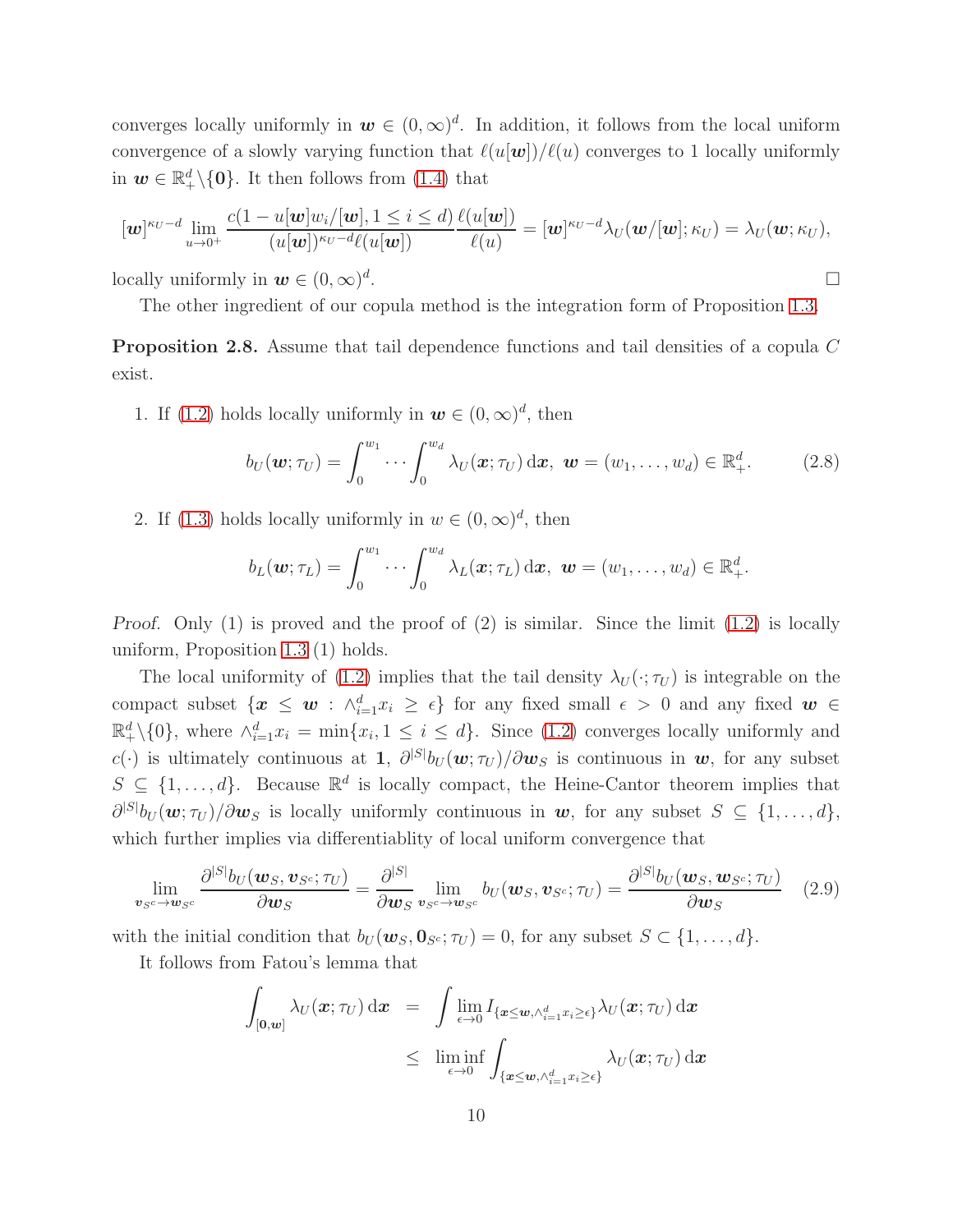$$
\leq \liminf_{\epsilon \to 0} \lim_{u \to 0} \int_{\{x \leq w, \wedge_{i=1}^d x_i \geq \epsilon\}} \frac{c(1 - ux_i, 1 \leq i \leq d)}{u^{\kappa_U - d} \ell(u)} d\mathbf{x}
$$
  

$$
\leq \lim_{u \to 0} \int_{\{0 \leq x \leq w\}} \frac{c(1 - ux_i, 1 \leq i \leq d)}{u^{\kappa_U - d} \ell(u)} d\mathbf{x}
$$
  

$$
= \lim_{u \to 0} \frac{\overline{C}(1 - uw_i, 1 \leq i \leq d)}{u^{\kappa_U} \ell(u)} = b_U(\mathbf{w}; \tau_U) < \infty,
$$

that is,  $\lambda_U(\cdot;\tau_U)$  is integrable on  $[0, w]$ . Taking integrations on the both sides of the expres-sion in Proposition [1.3](#page-3-0) (1) and [\(2.9\)](#page-9-0) yield [\(2.8\)](#page-9-1).  $\Box$ 

The main result of this section is the following.

<span id="page-10-0"></span>**Theorem 2.9.** Let  $(X_1, \ldots, X_d)$  have a distribution F with density f and copula C, satisfying marginal tail equivalency [\(2.1\)](#page-4-0). Suppose that tail density

$$
\lambda(\boldsymbol{w})=\lim_{t\to\infty}\frac{f(t+m(t)w_1,\ldots,t+m(t)w_d)}{m^{-d}(t)V^{\kappa_U}(t)}>0,\ \ \boldsymbol{w}\in\mathbb{R}^d,
$$

exists, for a self-neglecting function  $m(t)$ , and a rapidly varying function  $V(t)$  and  $\kappa_U > 0$ . If this limit holds locally uniformly in  $w \in \mathbb{R}^d$ , then F is rapidly varying at  $\infty$ , i.e.,

$$
\lim_{t\to\infty}\frac{\mathbb{P}\big(X_1>t+m(t)x_1,\ldots,X_d>t+m(t)x_d\big)}{V^{\kappa_U}(t)}=\int_{[\boldsymbol{x},\infty)}\lambda(\boldsymbol{w})\,\mathrm{d}\boldsymbol{w},\ \boldsymbol{x}\in\mathbb{R}^d.
$$

*Proof.* It follows from Proposition [2.6](#page-6-1) that the limit [\(1.2\)](#page-2-0) holds locally uniformly in  $w \in$  $(0,\infty)^d$  and  $(2.7)$  holds with  $V(t) = \overline{F}_1(t)\ell(\overline{F}_1(t))^{1/\kappa_U}$ . By Proposition [2.8](#page-9-2) (1), we have

$$
b_U(\boldsymbol{w};\tau_U)=\int_0^{w_1}\cdots\int_0^{w_d}\lambda_U(\boldsymbol{y};\tau_U)\,\mathrm{d}\boldsymbol{y},\ \boldsymbol{w}=(w_1,\ldots,w_d)\in\mathbb{R}_+^d.
$$

By setting  $y_i = a_i e^{-v_i}$ ,  $1 \le i \le d$ , observe that, for any  $0 < w_i < \infty$ ,  $1 \le i \le d$ ,

$$
b_U(\boldsymbol{w};\tau_U) = \int_{-\log(w_1/a_1)}^{\infty} \cdots \int_{-\log(w_d/a_d)}^{\infty} \lambda_U(a_1 e^{-v_1}, \ldots, a_d e^{-v_d}; \kappa_U) \prod_{i=1}^d a_i e^{-v_i} d\boldsymbol{v}
$$
  
= 
$$
\int_{-\log(w_1/a_1)}^{\infty} \cdots \int_{-\log(w_d/a_d)}^{\infty} \lambda(\boldsymbol{v}) d\boldsymbol{v}.
$$

Let  $x_i = -\log(w_i/a_i), 1 \leq i \leq d$ , we have

$$
b_U(\boldsymbol{w};\tau_U)=\int_{x_1}^\infty\cdots\int_{x_d}^\infty \lambda(\boldsymbol{v})\,\mathrm{d}\boldsymbol{v},\ \ \boldsymbol{x}\in\mathbb{R}^d.
$$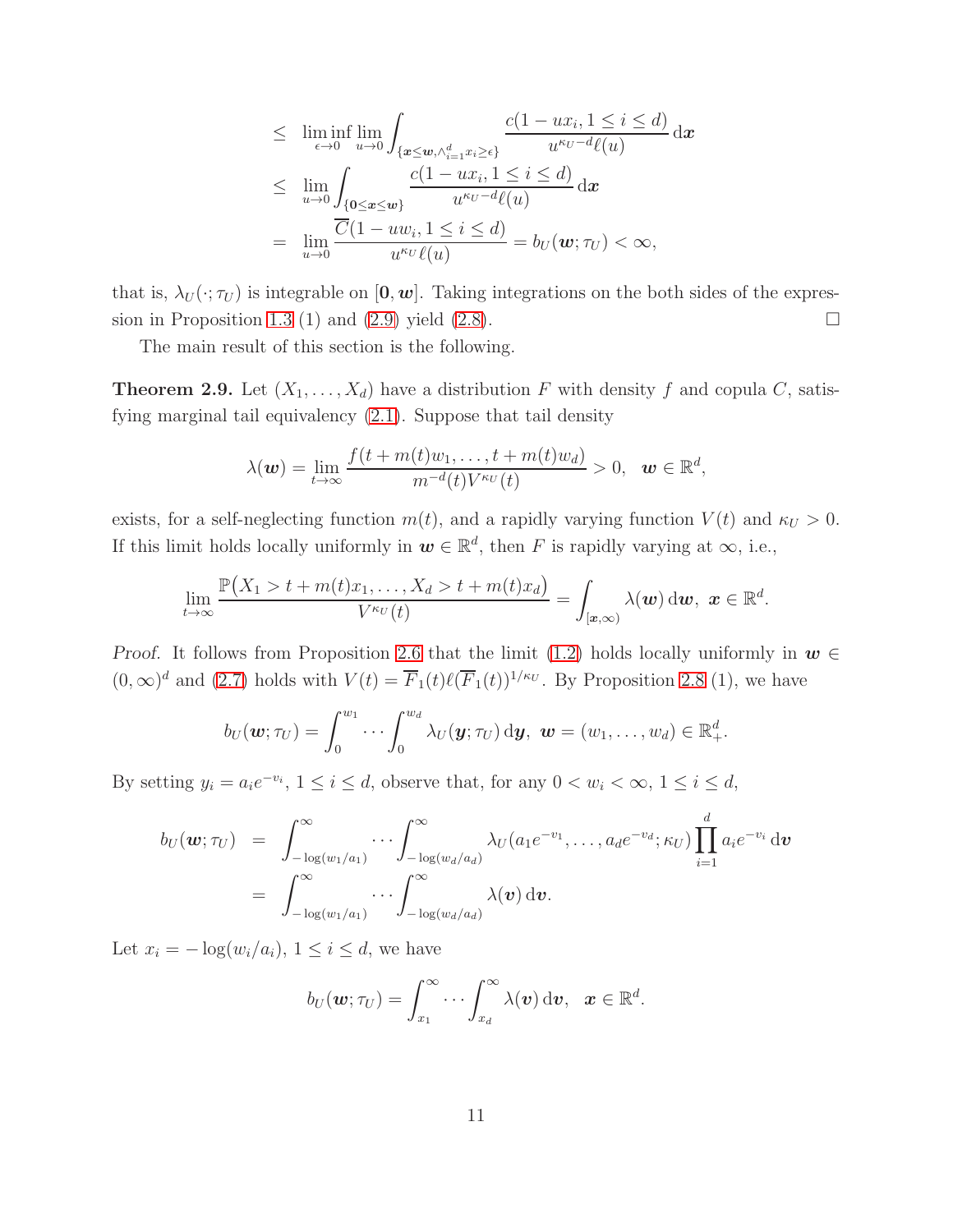On the other hand, by letting  $u = \overline{F}_1(t)$ , we have

$$
b_{U}(\mathbf{w};\tau_{U}) = \lim_{u \to 0^{+}} \frac{\overline{C}(1 - uw_{i}, 1 \leq i \leq d)}{u^{\kappa_{U}}\ell(u)} = \lim_{t \to \infty} \frac{\overline{C}(1 - \overline{F}_{1}(t)w_{i}, 1 \leq i \leq d)}{\overline{F}_{1}(t)^{\kappa_{U}}\ell(\overline{F}_{1}(t))}
$$
  
\n
$$
= \lim_{t \to \infty} \frac{\overline{C}(1 - \overline{F}_{i}(t)e^{-x_{i}}, 1 \leq i \leq d)}{\overline{F}_{1}(t)^{\kappa_{U}}\ell(\overline{F}_{1}(t))} = \lim_{t \to \infty} \frac{\overline{C}(1 - \overline{F}_{i}(t + m(t)x_{i}), 1 \leq i \leq d)}{\overline{F}_{1}(t)^{\kappa_{U}}\ell(\overline{F}_{1}(t))}
$$
  
\n
$$
= \lim_{t \to \infty} \frac{\mathbb{P}(X_{1} > t + m(t)x_{1}, \ldots, X_{d} > t + m(t)x_{d})}{V^{\kappa_{U}}(t)},
$$

where the third and fourth equalities follow from the tail equivalence, the monotonicity and continuity of  $\overline{C}(\cdot)$ . The integration formula then follows.

- **Remark 2.10.** 1. Since  $1 F(x)$  is non-increasing in x, it follows from Dini's theorem and Moore-Osgood theorem that the multivariate regular varying distribution  $F$ studied in  $[9]$  clearly satisfies the tail equivalency  $(2.2)$  for its marginal survival functions. In contrast, Theorem [2.9](#page-10-0) on multivariate rapid variation assumes a stronger tail equivalency [\(2.1\)](#page-4-0) for univariate marginal densities.
	- 2. The multivariate regular variation studied in [\[9\]](#page-21-0) describes the upper tail dependence within the cone  $(0,\infty)^d$ . The multivariate rapid variation  $(2.5)$  can be used to analyzing higher order upper tail dependence (see [\[13,](#page-21-3) [18\]](#page-21-4)), and our closure theorem on multivariate rapid variation describes tail decay rates on  $[\mathbf{x}, \infty)$ , that contains, with an appropriate  $x \in \mathbb{R}^d$ , any relatively compact subset of the entire  $[-\infty, \infty]^d \setminus \{-\infty\}.$

# 3 Rapid variation for skew-elliptical distributions

A general class of skew-elliptical distributions can be constructed using conditioning from symmetrical elliptical distributions (see [\[5\]](#page-20-2) for details). A d-dimensional random vector X is said to be elliptically distributed with mean vector  $\mu \in \mathbb{R}^d$  and nonnegative-definite dispersion matrix  $\Sigma \in \mathbb{R}^{d \times d}$ , if the characteristic function  $\varphi_{\bm{X}-\bm{\mu}}$  of  $\bm{X}-\bm{\mu}$  is a function of the quadratic form  $\bm{z} \Sigma \bm{z}^{\top}$ , where, in this paper,  $\bm{z}^{\top}$  denotes the column vector, that is the transpose of a row vector  $\boldsymbol{z} \in \mathbb{R}^d$ . That is,  $\varphi_{\boldsymbol{X}-\boldsymbol{\mu}}(\boldsymbol{z}) = \phi(\boldsymbol{z} \Sigma \boldsymbol{z}^\top)$ ,  $\boldsymbol{z} \in \mathbb{R}^d$ , for a measurable function  $\phi : [0, \infty) \to \mathbb{R}$ , which is called a characteristic generator. We assume that the density of **X** exists and is given, for all  $x \in \mathbb{R}^d$ , by

$$
f_{\mathbf{X}}(\mathbf{x}; \boldsymbol{\mu}, \boldsymbol{\Sigma}) = |\boldsymbol{\Sigma}|^{-1/2} g_d((\mathbf{x} - \boldsymbol{\mu}) \boldsymbol{\Sigma}^{-1} (\mathbf{x} - \boldsymbol{\mu})^{\top}),
$$

where  $g_d : [0, \infty) \to \mathbb{R}_+$ , is known as the d-dimensional density generator that satisfies

<span id="page-11-0"></span>
$$
\int_0^\infty r^{d/2-1} g_d(r) \, \mathrm{d}r = \Gamma(d/2) / \pi^{d/2}.
$$
\n(3.1)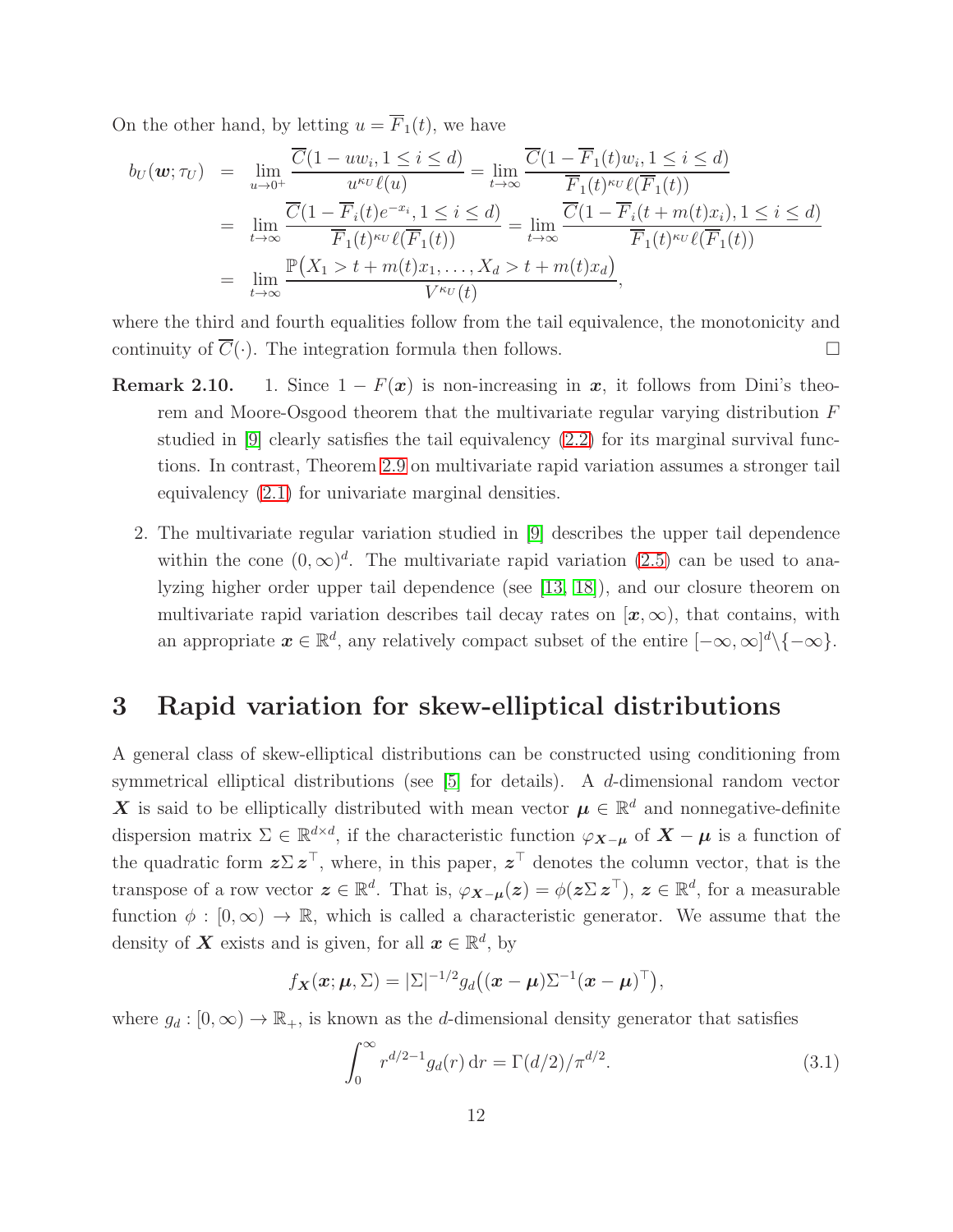The elliptically distributed random vectors with densities are denoted as  $\mathbf{X} \sim_d E_d(\boldsymbol{\mu}, \Sigma, g_d)$ . A comprehensive review of characterizations and properties of elliptical distributions can be found in [\[10\]](#page-21-8). We assume throughout that the density generator  $g_d$  is continuous over  $(0, \infty)$ and that  $g_d(t)$  is eventually non-increasing as  $t \to \infty$ . Note that this assumption is rather weak, due to [\(3.1\)](#page-11-0), and all the commonly used density generators are continuous functions that eventually decrease to zero.

Consider now a  $(d+1)$ -dimensional random vector  $(X_0, \mathbf{X}) \sim_d E_{d+1}(\boldsymbol{\mu}^*, \Sigma^*, g_{d+1})$ , where  $\mathbf{X} = (X_1, \ldots, X_d), \boldsymbol{\mu}^* = (0, \boldsymbol{\mu}), \boldsymbol{\mu} = (\mu_1, \ldots, \mu_d), g_{d+1}$  is a  $(d+1)$ -dimensional density generator, and the dispersion matrix  $\Sigma^*$  has the form

$$
\Sigma^* = \begin{pmatrix} 1 & \boldsymbol{\delta} \\ \boldsymbol{\delta}^\top & \boldsymbol{\Sigma} \end{pmatrix}
$$

with  $\delta = (\delta_1, \ldots, \delta_d) \in \mathbb{R}^d$ , such that  $\Sigma$  is positive-definite and  $\delta \Sigma^{-1} \delta^{\top} < 1$  [\[5\]](#page-20-2). The distribution of  $Y = [X|X_0 > 0]$  is called in [\[5\]](#page-20-2) a skew-elliptical distribution and denoted as  $\bm{Y} \sim_d SE_d(\bm{\mu}, \Sigma, g_{d+1}, \bm{\delta})$ , where  $\bm{\delta}$  is known as the vector of skewness parameters. Note that marginally,  $\mathbf{X} \sim_d E_d(\boldsymbol{\mu}, \Sigma, g_d)$ , where, for all  $s \in [0, \infty)$ ,

<span id="page-12-2"></span>
$$
g_d(s) = 2 \int_0^\infty g_{d+1}(r^2 + s) \, \mathrm{d}r; \tag{3.2}
$$

see Eq. (2.23) in [\[10\]](#page-21-8). It follows from Theorem 2.18 of [10] that  $\mathbb{P}(X_0 > 0 | \mathbf{X} = \mathbf{y}) = F((\mathbf{y} (\boldsymbol{\mu})\boldsymbol{\theta}^{\top};g_{q(\boldsymbol{y})}),$  where  $\boldsymbol{\theta} = \boldsymbol{\delta} \Sigma^{-1}/(1-\boldsymbol{\delta} \Sigma^{-1} \boldsymbol{\delta}^{\top})^{1/2}$  and  $F(\cdot | g_{q(\boldsymbol{y})})$  is the cumulative distribution function of the univariate elliptical distribution  $E_1(0, 1, g_{q(\bm{y})})$  with  $q(\bm{y}) = (\bm{y}-\bm{\mu})\Sigma^{-1}(\bm{y}-\bm{\mu})^\top$ and  $g_{q(\boldsymbol{y})}(s) = g_{d+1}(s+q(\boldsymbol{y}))/g_d(q(\boldsymbol{y}))$ , for all  $s \in [0,\infty)$ . If  $\boldsymbol{\delta} = \boldsymbol{0}$ , then  $\boldsymbol{\theta} = \boldsymbol{0}$  and thus  $f_Y = f_X(\cdot;\mu,\Sigma)$  in this case. In general,  $f_Y$  is skewed. The density of Y can be written, for all  $y \in \mathbb{R}^d$ , as

<span id="page-12-0"></span>
$$
f_{\mathbf{Y}}(\mathbf{y}) = 2f_{\mathbf{X}}(\mathbf{y}; \boldsymbol{\mu}, \boldsymbol{\Sigma}) F((\mathbf{y} - \boldsymbol{\mu})\boldsymbol{\theta}^{\top}; g_{q(\mathbf{y})})
$$
  
\n
$$
= 2|\boldsymbol{\Sigma}|^{-1/2} \int_{-\infty}^{(\mathbf{y} - \boldsymbol{\mu})\boldsymbol{\theta}^{\top}} g_{d+1}(r^2 + (\mathbf{y} - \boldsymbol{\mu})\boldsymbol{\Sigma}^{-1}(\mathbf{y} - \boldsymbol{\mu})^{\top}) dr.
$$
 (3.3)

Examples of  $(3.3)$  include skew-normal and skew-t distributions  $[5]$ .

**Definition 3.1.** A measurable function  $g : [0, \infty) \to \mathbb{R}_+$  is said to be in the *d*-dimensional, quadratic max-domain of attraction for the Gumbel distribution with auxiliary function  $m$ if for any  $d \times d$  nonnegative-definite matrix Q and for any  $\boldsymbol{x} \in \mathbb{R}^d$ ,

<span id="page-12-1"></span>
$$
g\big(\{t\mathbf{1}+m(t)\mathbf{x}\}Q\{t\mathbf{1}+m(t)\mathbf{x}\}^{\top}\big) \sim g\big(t^{2}\mathbf{1}Q\mathbf{1}^{\top}\big)\exp(-\mathbf{x}Q\mathbf{1}^{\top})
$$
(3.4)

as  $t \to \infty$ , for some self-neglecting function m, i.e.,  $m(t + m(t)x) \sim m(t)$ ,  $x \in \mathbb{R}$ , as  $t \to \infty$ .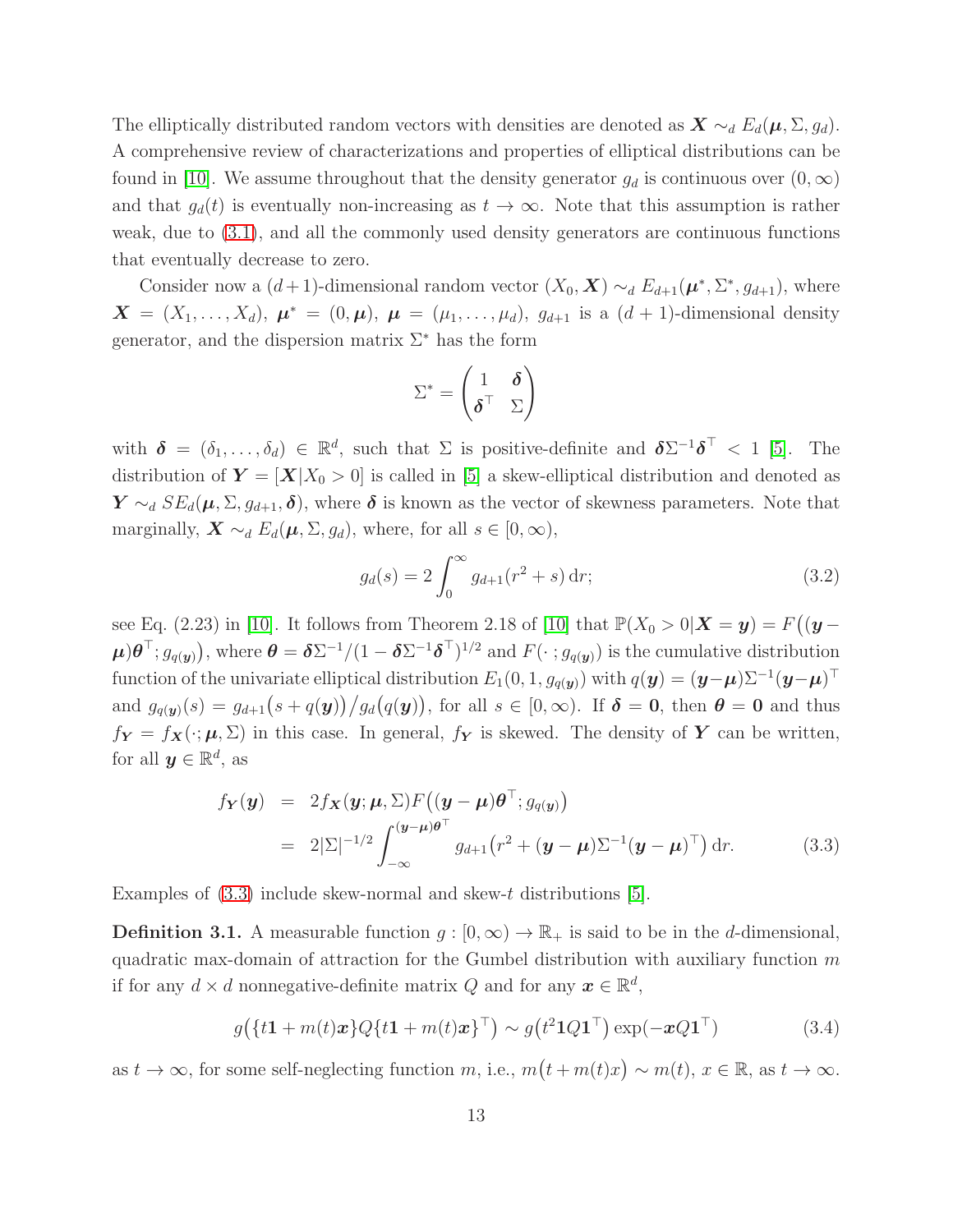<span id="page-13-5"></span>Remark 3.2. This notion is slightly more general than that introduced in [\[16\]](#page-21-1), by requiring only nonnegative definiteness on  $\mathbb{R}^d$ . Because of this, if g is in the d-dimensional, quadratic max-domain of attraction for the Gumbel distribution with auxiliary function  $m$ , then  $(3.4)$ clearly also holds for any  $l \times l$  nonnegative-definite matrix Q and  $\boldsymbol{x} \in \mathbb{R}^l$ , where  $1 \leq l \leq d-1$ .

<span id="page-13-4"></span>**Proposition 3.3.** If a continuous function  $g$  is in the d-dimensional, quadratic max-domain of attraction for the Gumbel distribution with auxiliary function  $m$ , then

<span id="page-13-3"></span>
$$
\frac{g(\lbrace t\mathbf{1}+m(t)\mathbf{x}\rbrace Q\lbrace t\mathbf{1}+m(t)\mathbf{x}\rbrace^{\top})}{g(t^{2}\mathbf{1}Q\mathbf{1}^{\top})}\to \exp(-\mathbf{x}Q\mathbf{1}^{\top}),
$$
\n(3.5)

locally uniformly in  $x \in \mathbb{R}^d$ , for any  $d \times d$  nonnegative-definite matrix Q.

*Proof.* Let

$$
H(t, \mathbf{x}) = \frac{g\left(t^2\{\mathbf{1} + m(t)\mathbf{x}/t\}Q\{\mathbf{1} + m(t)\mathbf{x}/t\}^\top\right)}{g(t^2\mathbf{1}Q\mathbf{1}^\top)}, \ t \geq 0, \mathbf{x} \in \mathbb{R}^d.
$$

Because of [\(3.4\)](#page-12-1), for each  $z \in B$ , where  $B \subset \mathbb{R}^d$  is compact,  $H(t, z)$  is Cauchy,  $t \to \infty$ . For any small  $\epsilon > 0$ , there exists a large  $N_z$ , such that whenever  $t, t' > N_z$ ,

<span id="page-13-0"></span>
$$
|H(t, \mathbf{z}) - H(t', \mathbf{z})| \le \epsilon/4. \tag{3.6}
$$

Since g and m are continuous, the function  $H(t, x)$  is continuous on  $[0, \infty) \times \mathbb{R}^d$ . For the same  $\epsilon > 0$ ,  $\mathbf{z} \in B$  and  $t' > N_{\mathbf{z}}$ , since  $m(t)/t \to 0$  as  $t \to \infty$ , choose a small  $\delta_{\mathbf{z}} > 0$ , such that whenever  $||z - x||_2 \leq \delta_z$  for the Euclidean norm  $|| \cdot ||_2$ , we also have

<span id="page-13-1"></span>
$$
\left| H(t', \mathbf{z}) - H(t', \mathbf{x}) \right| \le \epsilon/4. \tag{3.7}
$$

Combining [\(3.6\)](#page-13-0) and [\(3.7\)](#page-13-1), we have that whenever  $t, t' > N_z$  and  $||z - x||_2 \le \delta_z$ ,

<span id="page-13-2"></span>
$$
|H(t, \mathbf{z}) - H(t', \mathbf{x})| \le \epsilon/2.
$$
\n(3.8)

Note that the collection of balls  $B(z, \delta_z/2)$  covers B, so by compactness there is a finite subcover, say involving  $z_1, \ldots, z_n$ , such that  $\cup_{i=1}^n B(z_i, \delta_{z_i}/2) \supset B$ .

Let  $\delta = \min_{1 \leq i \leq n} \delta_{\mathbf{z}_i}/2$  and  $N = \max_{1 \leq i \leq n} N_{\mathbf{z}_i}$ . Suppose that  $||\mathbf{x} - \mathbf{y}||_2 \leq \delta$  for arbitrary  $x, y \in B$  and  $t, t' > N$ . By the choice of  $z_1, \ldots, z_n$  and the triangle inequality, there exists an *i* such that  $||x - z_i||_2 \le \delta_{z_i}$  and  $||z_i - y||_2 \le \delta_{z_i}$ . It follows from [\(3.8\)](#page-13-2) that

$$
\big|H(t,\boldsymbol{x})-H(t',\boldsymbol{y})\big|\leq \big|H(t,\boldsymbol{x})-H(t,\boldsymbol{z}_i)\big|+\big|H(t,\boldsymbol{z}_i)-H(t',\boldsymbol{y})\big|\leq \frac{\epsilon}{2}+\frac{\epsilon}{2}=\epsilon.
$$

Hence,  $H(t, x)$  is uniformly Cauchy for all  $x \in B$ , as  $t \to \infty$ , where  $B \subset \mathbb{R}^d$  is compact. Therefore, [\(3.5\)](#page-13-3) converges locally uniformly in  $x \in \mathbb{R}^d$ .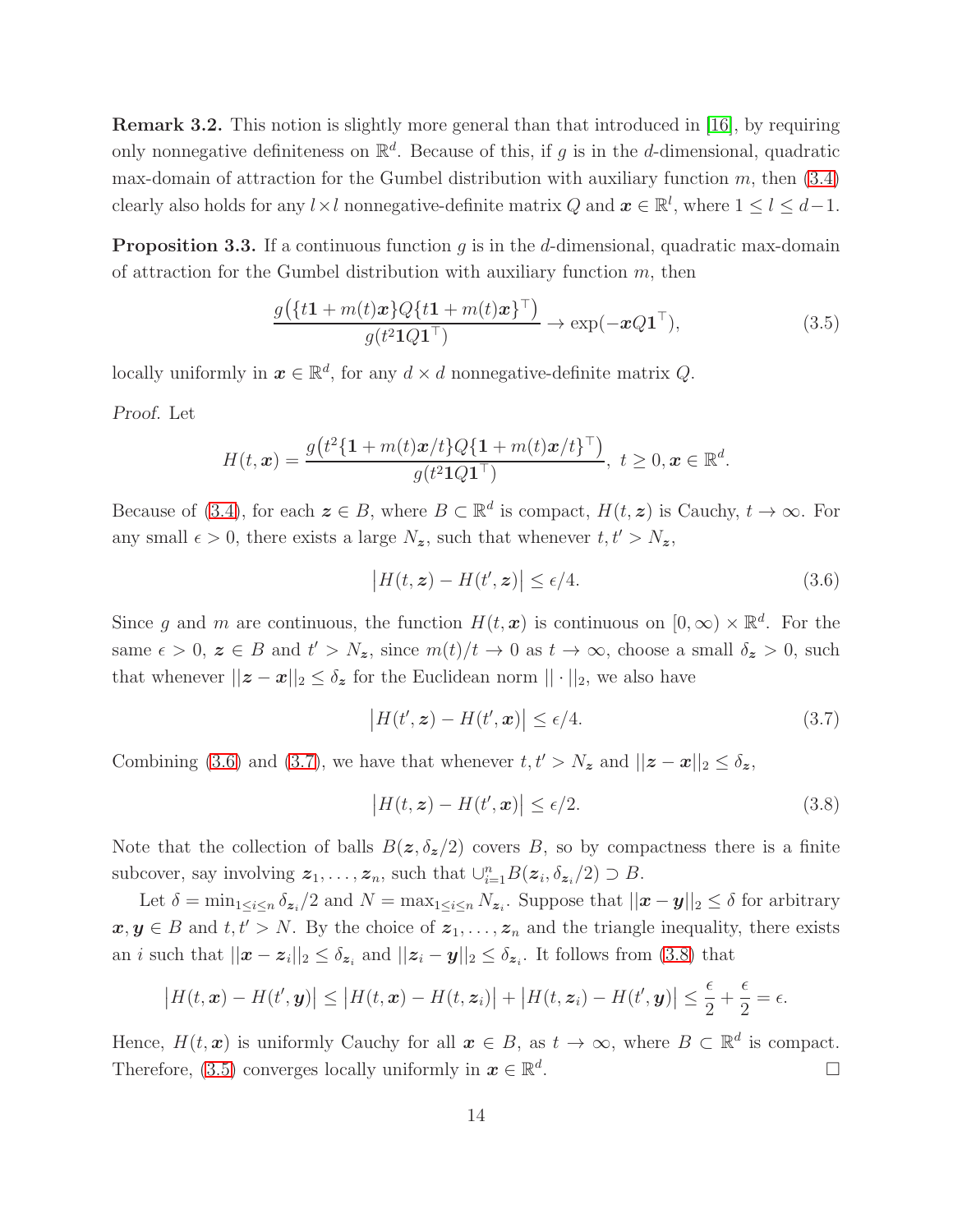- **Remark 3.4.** 1. Bloom [\[4\]](#page-20-6) proved in the univariate case [\(2.4\)](#page-4-5) holds locally uniformly if m is continuous, and one can use a similar idea to prove Proposition [3.3](#page-13-4) for a multivariate case. But our proof of Proposition [3.3](#page-13-4) is direct and elementary.
	- 2. Omey [\[20\]](#page-21-7) obtained the local uniformity in Lemma [2.1](#page-4-1) for the univariate case. It is not clear whether local uniformity holds in the multivariate case [\(3.5\)](#page-13-3) without the continuity assumption.

<span id="page-14-2"></span>**Proposition 3.5.** If a  $(d + 1)$ -dimensional density generator  $g_{d+1}$  is in the quadratic maxdomain of attraction for the Gumbel distribution with auxiliary function  $m$ , then the  $d$ dimensional density generator  $g_d$ , defined by  $(3.2)$ , is also in the quadratic max-domain of attraction for the Gumbel distribution with same auxiliary function m.

*Proof.* For any positive-definite matrix  $\Sigma \in \mathbb{R}^{d \times d}$ , it follows from Remark [\(3.2\)](#page-13-5) and Proposition [3.3](#page-13-4) that

<span id="page-14-0"></span>
$$
\frac{g_{d+1}(\lbrace t\mathbf{1}+m(t)\mathbf{w}\rbrace\Sigma^{-1}\lbrace t\mathbf{1}+m(t)\mathbf{w}\rbrace^{\top})}{g_{d+1}(t\mathbf{1}\Sigma^{-1}t\mathbf{1}^{\top})}\to\exp(-\mathbf{w}\Sigma^{-1}\mathbf{1}^{\top}),
$$
\n(3.9)

locally uniformly in  $w \in \mathbb{R}^d$ . Define

$$
Q_s = \begin{pmatrix} s^2 & \mathbf{0} \\ \mathbf{0}^\top & \Sigma^{-1} \end{pmatrix}.
$$

For any  $s \in \mathbb{R}$ ,  $Q_s$  is nonnegative-definite. Therefore, by Proposition [3.3,](#page-13-4)

$$
\frac{g_{d+1}\big(\{t+m(t)\times 0, t{\bf 1}+m(t)\bm w\}Q_s\{t+m(t)\times 0, t{\bf 1}+m(t)\bm w\}^\top\big)}{g_{d+1}\big(t^2(1,1)Q_s(1,1)^\top\big)}\to \exp\{-(0,\bm w)Q_s(1,1)^\top\}
$$

locally uniformly in  $w \in \mathbb{R}^d$ . Observe that  $\exp\{-(0, w)Q_s(1, 1)^\top\} = \exp(-w\Sigma^{-1}1^\top)$ , and thus

$$
\frac{g_{d+1}(t^2s^2 + \{t\mathbf{1} + m(t)\mathbf{w}\}\Sigma^{-1}\{t\mathbf{1} + m(t)\mathbf{w}\}^\top)}{g_{d+1}(t^2s^2 + t\mathbf{1}\Sigma^{-1}t\mathbf{1}^\top)}
$$
\n
$$
= \frac{g_{d+1}(t^2s^2 + t\{\mathbf{1} + m(t)\mathbf{w}/t\}\Sigma^{-1}t\{\mathbf{1} + m(t)\mathbf{w}/t\}^\top)}{g_{d+1}(t^2s^2 + t\mathbf{1}\Sigma^{-1}t\mathbf{1}^\top)} \to \exp(-\mathbf{w}\Sigma^{-1}\mathbf{1}^\top), \tag{3.10}
$$

<span id="page-14-1"></span>locally uniformly in  $w \in \mathbb{R}^d$ .

Observe that the quadratic forms  $t\{1+m(t)w/t\}\Sigma^{-1}t\{1+m(t)w/t\}^{\top}$  and  $t1\Sigma^{-1}t1^{\top}$  are strictly positive and go to positive infinity, as  $t \to \infty$ . Also observe that  $g_{d+1}$  and m are locally uniformly continuous by the Heine-Cantor theorem. Since  $m(t)/t \to 0$  and  $t^2s^2 \ge 0$ for any  $s \in \mathbb{R}$ , [\(3.9\)](#page-14-0) implies that [\(3.10\)](#page-14-1) holds for all  $s \in \mathbb{R}$  uniformly. That is, for  $w \in B \subset \mathbb{R}$ ,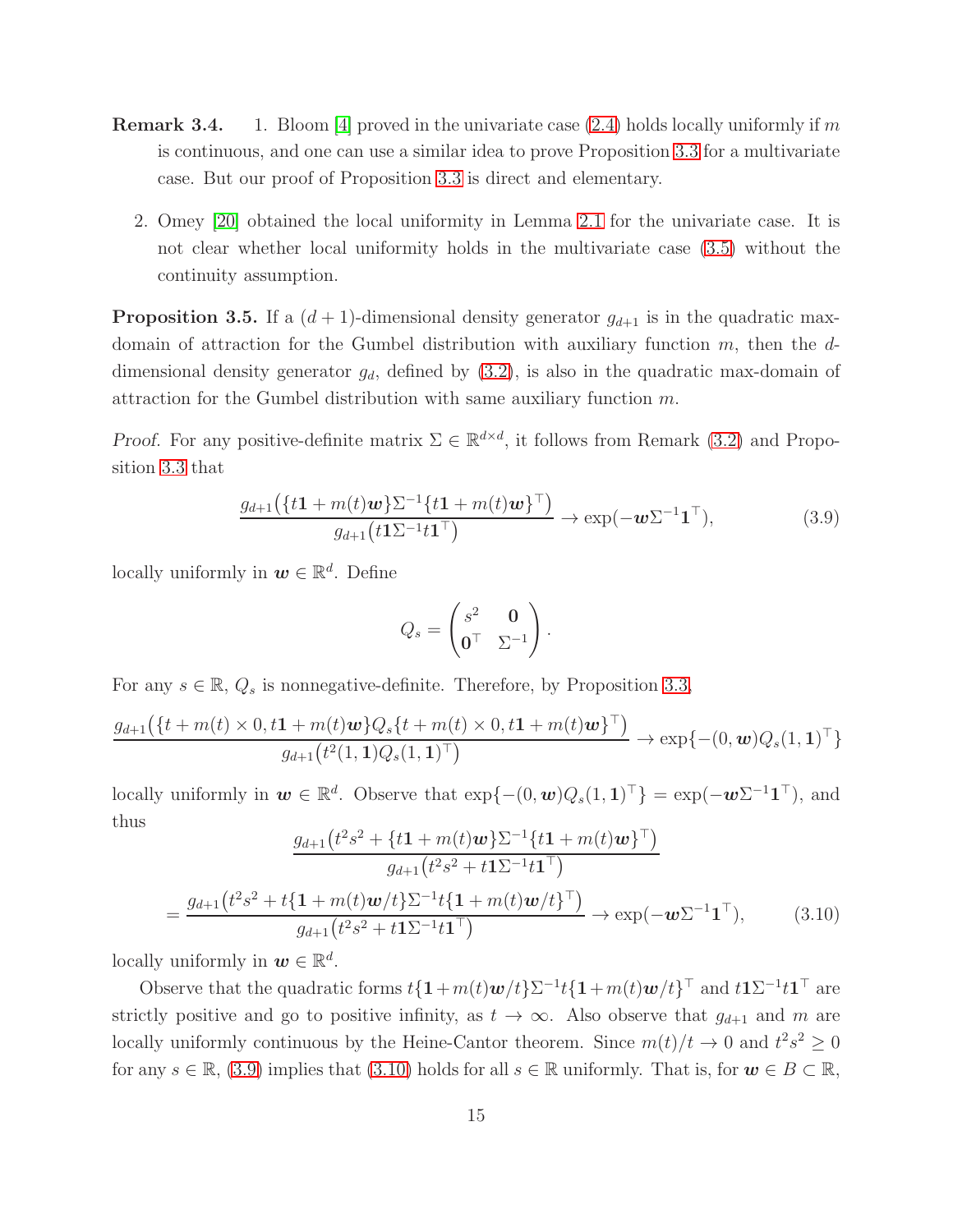where B is compact, and for any small  $\epsilon > 0$ , there exists a large positive  $N(B, \epsilon)$  such that whenever  $t > N(B, \epsilon)$ ,

$$
(1 - \epsilon)g_{d+1}(t^2 s^2 + t \mathbf{1} \Sigma^{-1} t \mathbf{1}^\top) \exp(-\mathbf{w} \Sigma^{-1} \mathbf{1}^\top) \le g_{d+1}(t^2 s^2 + \{t \mathbf{1} + m(t)\mathbf{w}\} \Sigma^{-1} \{t \mathbf{1} + m(t)\mathbf{w}\}^\top)
$$
  
 
$$
\le (1 + \epsilon)g_{d+1}(t^2 s^2 + t \mathbf{1} \Sigma^{-1} t \mathbf{1}^\top) \exp(-\mathbf{w} \Sigma^{-1} \mathbf{1}^\top), \ \forall \ s \in \mathbb{R}.
$$
 (3.11)

Taking the integrals with respect to s from 0 to  $\infty$  and then letting  $t \to \infty$  and  $\epsilon \to 0$ , we obtain that

<span id="page-15-0"></span>
$$
\frac{\int_0^\infty g_{d+1}\left(t^2 s^2 + \left\{t\mathbf{1} + m(t)\mathbf{w}\right\}\Sigma^{-1}\left\{t\mathbf{1} + m(t)\mathbf{w}\right\}^\top\right)\right) \mathrm{d}s}{\int_0^\infty g_{d+1}\left(t^2 s^2 + t\mathbf{1}\Sigma^{-1} t\mathbf{1}^\top\right) \mathrm{d}s} \to \exp(-\mathbf{w}\Sigma^{-1}\mathbf{1}^\top),
$$

locally uniformly in  $w \in \mathbb{R}^d$ . Applying [\(3.2\)](#page-12-2) leads to

$$
\frac{g_d\big(\{t\mathbf{1}+m(t)\mathbf{w}\}\Sigma^{-1}\{t\mathbf{1}+m(t)\mathbf{w}\}^\top\big)}{g_d\big(t\mathbf{1}\Sigma^{-1}t\mathbf{1}^\top\big)} \rightarrow \exp(-\mathbf{w}\Sigma^{-1}\mathbf{1}^\top),
$$

locally uniformly in  $w \in \mathbb{R}^d$ , and the result follows.

<span id="page-15-3"></span>**Theorem 3.6.** Let  $(Y_1, \ldots, Y_d)$  have a skew-elliptical distribution F with density f given by [\(3.3\)](#page-12-0). If the density generator  $g_{d+1}$  is in the quadratic max-domain of attraction for the Gumbel distribution with auxiliary function m, then the tail density  $\lambda(\boldsymbol{w})$  at  $\infty$  is given by

<span id="page-15-2"></span>
$$
\lambda(\boldsymbol{w}) = \lim_{t \to \infty} \frac{f(t\mathbf{1} + m(t)\boldsymbol{w})}{m^{-d}(t)V^{\kappa_U}(t)} = \begin{cases} 2|\Sigma|^{-1/2} \exp(-\boldsymbol{w}\Sigma^{-1}\mathbf{1}^{\top}) & \text{if } \mathbf{1}\boldsymbol{\theta}^{\top} \neq 0, \\ |\Sigma|^{-1/2} \exp(-\boldsymbol{w}\Sigma^{-1}\mathbf{1}^{\top}) & \text{if } \mathbf{1}\boldsymbol{\theta}^{\top} = 0, \end{cases}
$$
(3.12)

where the convergence holds locally uniformly in  $w \in \mathbb{R}^d$ , and  $\kappa_U = \mathbf{1} \Sigma^{-1} \mathbf{1}^\top > 0$ .

*Proof.* Assume, without loss of generality, that  $\mu = 0$ . Consider, from [\(3.3\)](#page-12-0), that for any fixed  $\boldsymbol{w} \in \mathbb{R}^d$ ,

$$
f_{\mathbf{Y}}(t\mathbf{1} + m(t)\mathbf{w}) = 2|\Sigma|^{-1/2} \int_{-\infty}^{\{t\mathbf{1} + m(t)\mathbf{w}\}\theta^{\top}} g_{d+1}(r^2 + \{t\mathbf{1} + m(t)\mathbf{w}\}\Sigma^{-1}\{t\mathbf{1} + m(t)\mathbf{w}\}^{\top}) dr
$$
  
= 2|\Sigma|^{-1/2} G(t, \mathbf{w}), (3.13)

where

$$
G(t, \mathbf{w}) = \int_{-\infty}^{\{t\mathbf{1}+m(t)\mathbf{w}\}\theta^{\top}} g_{d+1}(r^2 + \{t\mathbf{1}+m(t)\mathbf{w}\}\Sigma^{-1}\{t\mathbf{1}+m(t)\mathbf{w}\}^{\top}) dr
$$
  
=  $t \int_{-\infty}^{\{1+m(t)\mathbf{w}/t\}\theta^{\top}} g_{d+1}(t^2 s^2 + \{t\mathbf{1}+m(t)\mathbf{w}\}\Sigma^{-1}\{t\mathbf{1}+m(t)\mathbf{w}\}^{\top}) ds.$ 

<span id="page-15-1"></span>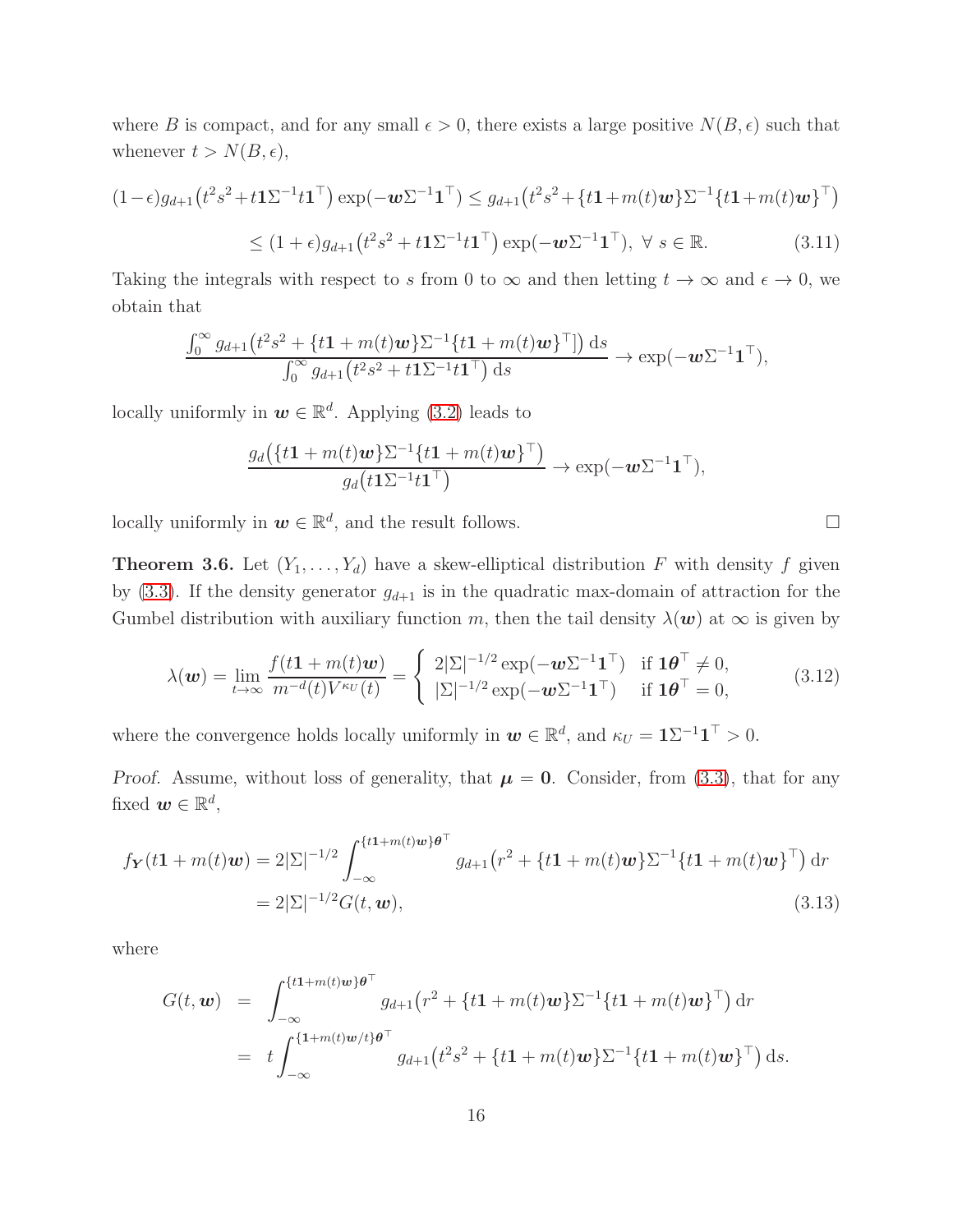Since [\(3.11\)](#page-15-0) holds, we take the integrals with respect to s from  $-\infty$  to  $\{1+m(t)\mathbf{w}/t\}$  $\boldsymbol{\theta}^{\top}$ and then let  $t \to \infty$  and  $\epsilon \to 0$ , and obtain from [\(3.11\)](#page-15-0) that

<span id="page-16-0"></span>
$$
\frac{\int_{-\infty}^{[1+m(t)\mathbf{w}/t]\theta^{\top} } g_{d+1}\left(t^{2}s^{2} + \{t\mathbf{1} + m(t)\mathbf{w}\}\right) \sum^{-1} \{t\mathbf{1} + m(t)\mathbf{w}\}^{\top}\right) ds}{\int_{-\infty}^{[1+m(t)\mathbf{w}/t]\theta^{\top} } g_{d+1}\left(t^{2}s^{2} + t\mathbf{1}\Sigma^{-1}t\mathbf{1}^{\top}\right) ds} \rightarrow \exp(-\mathbf{w}\Sigma^{-1}\mathbf{1}^{\top}),
$$
\n(3.14)

locally uniformly in  $w \in \mathbb{R}^d$ . In other words,

<span id="page-16-1"></span>
$$
G(t, \mathbf{w}) \sim_{l.u.} \exp(-\mathbf{w} \Sigma^{-1} \mathbf{1}^{\top}) t \int_{-\infty}^{\{1+m(t)\mathbf{w}/t\} \theta^{\top}} g_{d+1}(t^2 s^2 + t \mathbf{1} \Sigma^{-1} t \mathbf{1}^{\top}) ds, \quad (3.15)
$$

$$
= \exp(-\boldsymbol{w}\Sigma^{-1}\mathbf{1}^{\top}) \int_{-\infty}^{\{t\mathbf{1}+m(t)\boldsymbol{w}\}\boldsymbol{\theta}^{\top}} g_{d+1}(r^2+t\mathbf{1}\Sigma^{-1}t\mathbf{1}^{\top}) dr.
$$
 (3.16)

Consider the two cases.

1. If  $\mathbf{1}\boldsymbol{\theta}^{\top} \neq 0$ , then

$$
\{t\mathbf{1}+m(t)\mathbf{w}\}\boldsymbol{\theta}^{\top}=t\Big\{\mathbf{1}+\frac{m(t)}{t}\mathbf{w}\Big\}\boldsymbol{\theta}^{\top}\sim_{l.u.}t\mathbf{1}\boldsymbol{\theta}^{\top},
$$

which implies that

<span id="page-16-2"></span>
$$
\int_{-\infty}^{\{1+m(t)w/t\}\theta^{\top}} g_{d+1}(t^2 s^2 + t \mathbf{1} \Sigma^{-1} t \mathbf{1}^{\top}) ds \sim_{l.u.} \int_{-\infty}^{\mathbf{1} \theta^{\top}} g_{d+1}(t^2 s^2 + t \mathbf{1} \Sigma^{-1} t \mathbf{1}^{\top}) ds. (3.17)
$$

Let  $G(t) = \int_{-\infty}^{t\mathbf{10}^\top} g_{d+1}(r^2 + t\mathbf{1}\Sigma^{-1}t\mathbf{1}^\top) dr$ . It follows from [\(3.14\)](#page-16-0) that for any  $x \in \mathbb{R}$ ,

$$
G(t+m(t)x) = \int_{-\infty}^{\{t+m(t)x\}\mathbf{1}\theta^{\top}} g_{d+1}(r^{2} + \{t+m(t)x\}\mathbf{1}\Sigma^{-1}\{t+m(t)x\}\mathbf{1}^{\top}) dr
$$
  
\n
$$
= t \int_{-\infty}^{\{1+m(t)x/t\}\mathbf{1}\theta^{\top}} g_{d+1}(t^{2}s^{2} + \{t+m(t)x\}\mathbf{1}\Sigma^{-1}\{t+m(t)x\}\mathbf{1}^{\top}) ds
$$
  
\n
$$
\sim \exp(-x\mathbf{1}\Sigma^{-1}\mathbf{1}^{\top}) t \int_{-\infty}^{\{1+m(t)x/t\}\mathbf{1}\theta^{\top}} g_{d+1}(t^{2}s^{2} + t\mathbf{1}\Sigma^{-1}t\mathbf{1}^{\top}) ds
$$
  
\n
$$
\sim \exp(-x\mathbf{1}\Sigma^{-1}\mathbf{1}^{\top}) t \int_{-\infty}^{\mathbf{1}\theta^{\top}} g_{d+1}(t^{2}s^{2} + t\mathbf{1}\Sigma^{-1}t\mathbf{1}^{\top}) ds
$$
  
\n
$$
\sim \exp(-x\mathbf{1}\Sigma^{-1}\mathbf{1}^{\top}) \int_{-\infty}^{t\mathbf{1}\theta^{\top}} g_{d+1}(r^{2} + t\mathbf{1}\Sigma^{-1}t\mathbf{1}^{\top}) dr
$$
  
\n
$$
= G(t) \exp(-x\mathbf{1}\Sigma^{-1}\mathbf{1}^{\top}).
$$

Let  $V(t) = m^{d/\kappa_U}(t) G^{1/\kappa_U}(t)$ ,  $t \geq 0$ , where  $\kappa_U = \mathbf{1} \Sigma^{-1} \mathbf{1}^\top > 0$ , and we then have that  $V(t+m(t)x) \sim V(t)e^{-x}, x \in \mathbb{R}$ . Therefore, combining [\(3.13\)](#page-15-1), [\(3.16\)](#page-16-1) and [\(3.17\)](#page-16-2), we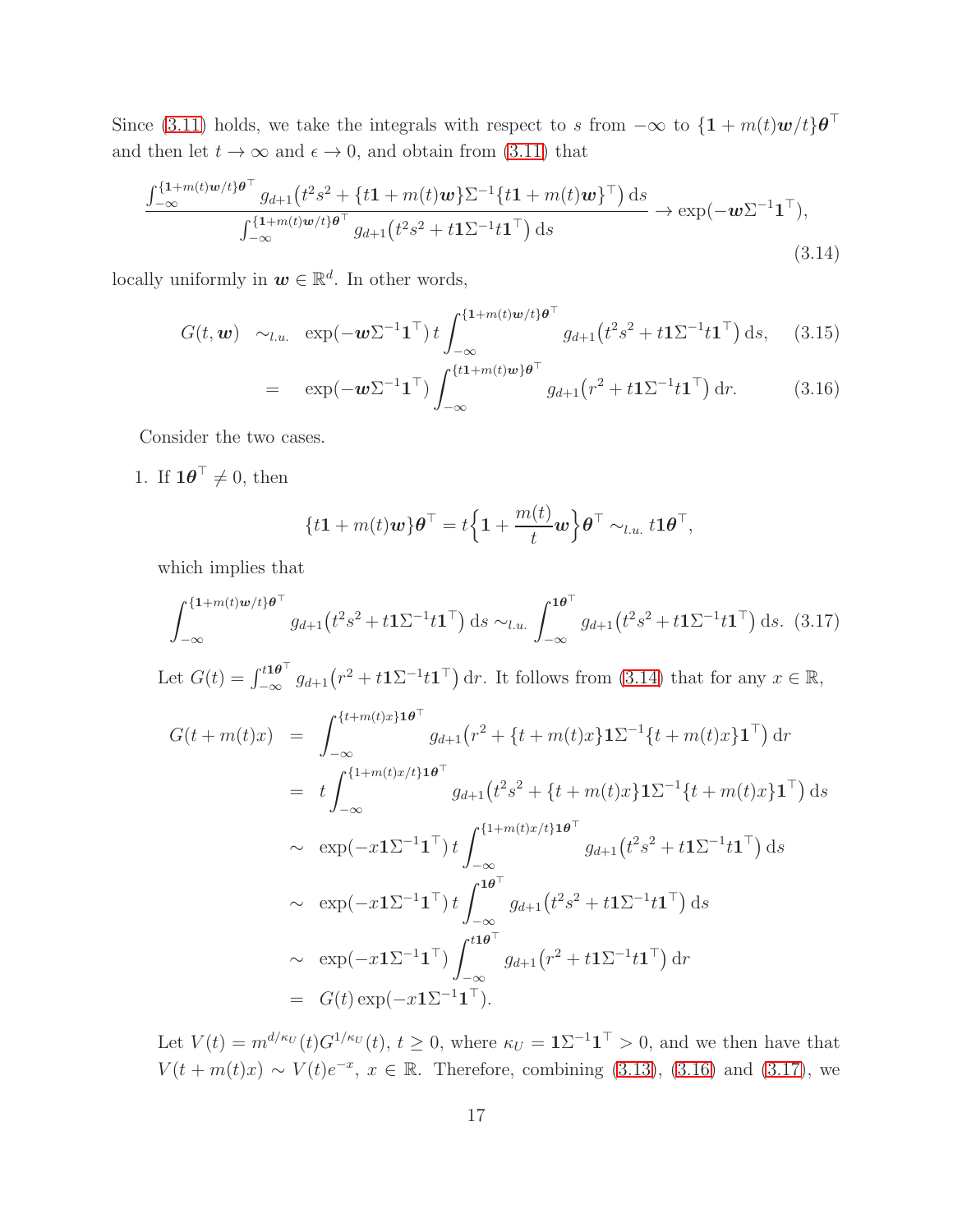have

$$
\lambda(\boldsymbol{w}) = \lim_{t \to \infty} \frac{f_{\boldsymbol{Y}}(t\mathbf{1} + m(t)\boldsymbol{w})}{m^{-d}(t)V^{\kappa_U}(t)} = 2|\Sigma|^{-1/2} \exp(-\boldsymbol{w}\Sigma^{-1}\mathbf{1}^{\top}),
$$

and the convergence holds locally uniformly in  $w \in \mathbb{R}^d$ .

2. Suppose that  $\mathbf{1}\boldsymbol{\theta}^{\top} = 0$ . In this case, it follows from [\(3.15\)](#page-16-1) and [\(3.2\)](#page-12-2) that

<span id="page-17-0"></span>
$$
G(t, \mathbf{w}) \sim_{l.u.} \exp(-\mathbf{w}\Sigma^{-1}\mathbf{1}^{\top}) t \int_{-\infty}^{\frac{m(t)}{t} \mathbf{w}\theta^{\top}} g_{d+1}(t^{2}s^{2} + t\mathbf{1}\Sigma^{-1}t\mathbf{1}^{\top}) ds
$$
  

$$
\sim_{l.u.} \exp(-\mathbf{w}\Sigma^{-1}\mathbf{1}^{\top}) t \int_{-\infty}^{0} g_{d+1}(t^{2}s^{2} + t\mathbf{1}\Sigma^{-1}t\mathbf{1}^{\top}) ds
$$
  

$$
\sim_{l.u.} \exp(-\mathbf{w}\Sigma^{-1}\mathbf{1}^{\top}) \int_{-\infty}^{0} g_{d+1}(r^{2} + t\mathbf{1}\Sigma^{-1}t\mathbf{1}^{\top}) dr
$$
  

$$
= \frac{1}{2} \exp(-\mathbf{w}\Sigma^{-1}\mathbf{1}^{\top}) g_{d}(t\mathbf{1}\Sigma^{-1}t\mathbf{1}^{\top}). \tag{3.18}
$$

Let  $G(t) = g_d(t1\Sigma^{-1}t1^\top)$ . Because of [\(3.4\)](#page-12-1) and Proposition [3.5,](#page-14-2) this function satisfies that  $G(t+m(t)x) \sim G(t) \exp(-x\mathbf{1}\Sigma^{-1}\mathbf{1}^{\top})$  for all  $x \in \mathbb{R}$ . Let  $V(t) = m^{d/\kappa_U}(t)G^{1/\kappa_U}(t)$ ,  $t \geq 0$ , where  $\kappa_U = \mathbf{1} \Sigma^{-1} \mathbf{1}^\top > 0$ , and we have that  $V(t + m(t)x) \sim V(t)e^{-x}$ ,  $x \in \mathbb{R}$ . Therefore, combining  $(3.13)$ ,  $(3.16)$  and  $(3.18)$ , we have

$$
\lambda(\boldsymbol{w}) = \lim_{t \to \infty} \frac{f_{\boldsymbol{Y}}(t\mathbf{1} + m(t)\boldsymbol{w})}{m^{-d}(t)V^{\kappa_U}(t)} = |\Sigma|^{-1/2} \exp(-\boldsymbol{w}\Sigma^{-1}\mathbf{1}^{\top}),
$$

and the convergence holds locally uniformly in  $w \in \mathbb{R}^d$ . — Первый процесс в постановки программа в серверном становки производительно становки производительно станов<br>В серверном становки производительно становки производительно становки производительно становки производительн

- **Remark 3.7.** 1. The scaling function  $V(t) = m^{d/\kappa_U}(t)G^{1/\kappa_U}(t)$  can be explicitly obtained from our construction. Since scaling is unique up to a constant, the two cases in [\(3.12\)](#page-15-2) can be combined into one expression.
	- 2. Theorem [3.6](#page-15-3) extends the result obtained in [\[16\]](#page-21-1) for skew-elliptical densities with rapid varying tails to the entire  $\mathbb{R}^d$ , where the convergence [\(3.12\)](#page-15-2) holds locally uniformly under a slightly weaker condition on density generators.

To show such a skew-elliptical distribution F is rapidly varying at  $\infty$ , we need to impose the conditions on the vector  $\delta$  of skewness parameters, to ensure right-tail equivalence. Let  $\bar{\theta}_i = \delta_i / (1 - \delta_i^2)^{1/2}$  for all  $i \in \{1, ..., d\}.$ 

- (i) If  $\bar{\theta}_i \geq 0$  for all  $i \in \{1, ..., d\}$ , then  $f_1, ..., f_d$  are right-tail equivalent in the sense of  $(2.1).$  $(2.1).$
- (ii) If  $\bar{\theta}_1 = \cdots = \bar{\theta}_d < 0$ , then  $f_1, \ldots, f_d$  are right-tail equivalent in the sense of [\(2.1\)](#page-4-0).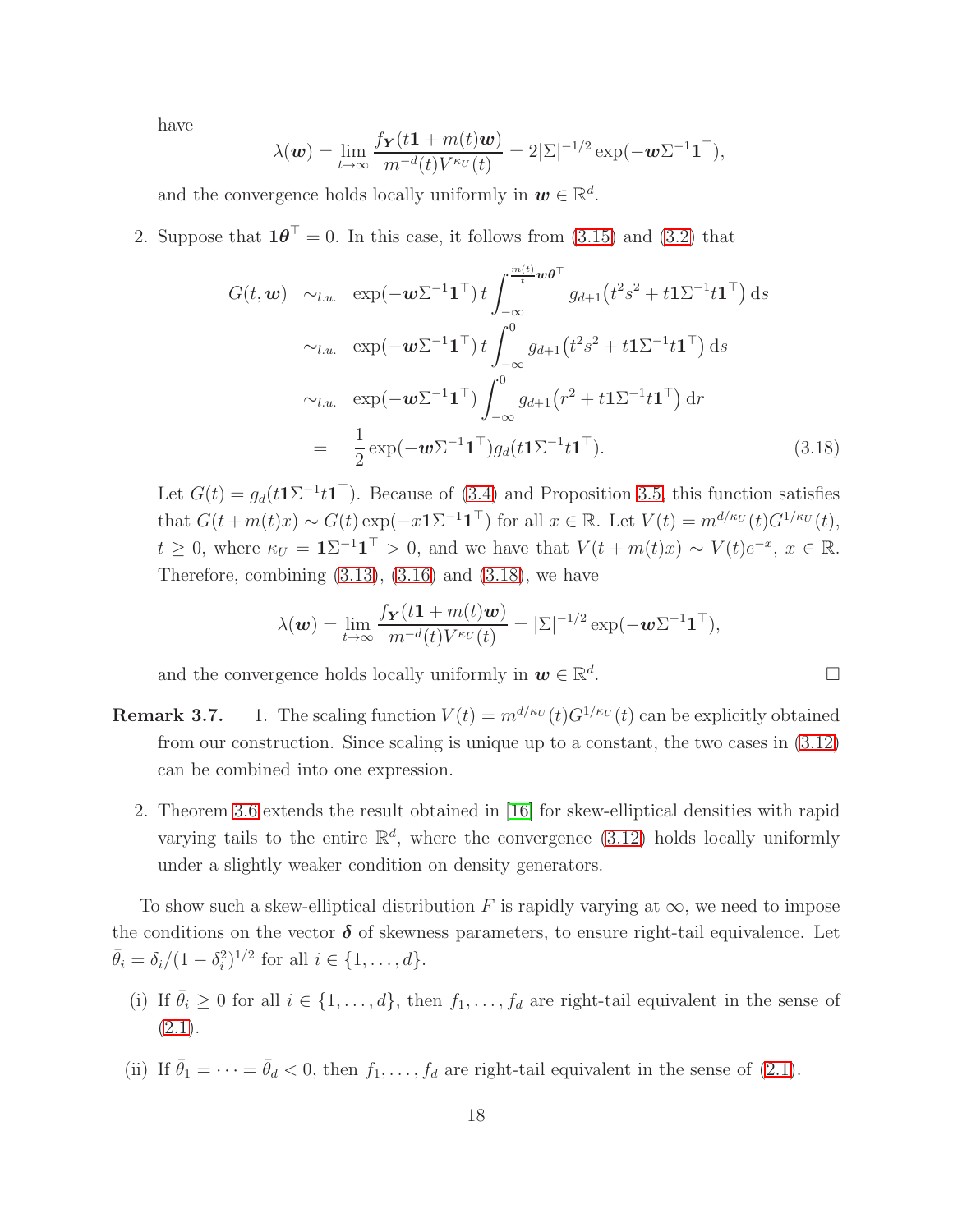The same conditions (i) and (ii) are used in [\[16\]](#page-21-1) in deriving higher order tail densities of skew-elliptical copulas. Theorems [2.9](#page-10-0) and [3.6](#page-15-3) then lead to the main result of this section.

<span id="page-18-0"></span>**Theorem 3.8.** Let  $(Y_1, \ldots, Y_d)$  have a skew-elliptical distribution F with density f given by [\(3.3\)](#page-12-0), satisfying right-tail equivalence described in (i) or (ii) above. If the density generator  $g_{d+1}$  is in the quadratic max-domain of attraction for the Gumbel distribution with auxiliary function m, then F is rapidly varying at  $\infty$ , i.e.,

$$
\lim_{t\to\infty}\frac{\mathbb{P}\big(Y_1>t+m(t)x_1,\ldots,Y_d>t+m(t)x_d\big)}{V^{\kappa_U}(t)}=\int_{[x,\infty)}\lambda(\boldsymbol{w})\,\mathrm{d}\boldsymbol{w},\ \boldsymbol{x}\in\mathbb{R}^d,
$$

where  $\kappa_U = \mathbf{1} \Sigma^{-1} \mathbf{1}^\top > 0$  and for  $\mathbf{w} \in \mathbb{R}^d$ ,

$$
\lambda(\boldsymbol{w}) = \begin{cases} 2|\Sigma|^{-1/2} \exp(-\boldsymbol{w}\Sigma^{-1}\mathbf{1}^{\top}) & \text{if } \mathbf{1}\boldsymbol{\theta}^{\top} \neq 0, \\ |\Sigma|^{-1/2} \exp(-\boldsymbol{w}\Sigma^{-1}\mathbf{1}^{\top}) & \text{if } \mathbf{1}\boldsymbol{\theta}^{\top} = 0. \end{cases}
$$

**Remark 3.9.** If there are some  $\bar{\theta}_i$ 's with different signs, then marginal densities may not be right-tail equivalent. For example, it follows from [\(3.3\)](#page-12-0) with  $\mu = 0$  that

$$
f_{Y_i}(t) = 2 \int_{-\infty}^{t\bar{\theta}_i} g_2(r^2 + t^2) dr, \ i \in \{1, ..., d\}.
$$

Then right-tail equivalence is violated for the skew-normal distributions having  $\bar{\theta}_i$ 's with different signs.

**Example 3.10.** Let  $X = (Z_0, Z_1, Z_2)$  be a random vector with 3-dimensional normal distribution having a vector of means  $\mu^* = (0, 0, 0)$  with positive-definite correlation matrix

$$
\Sigma^* = \begin{pmatrix} 1 & \delta \\ \delta^\top & \Sigma \end{pmatrix},
$$

where  $\boldsymbol{\delta} = (\delta_1, \delta_2)$  and for any  $\rho \in (-1, 1)$ ,

$$
\Sigma = \begin{pmatrix} 1 & \rho \\ \rho & 1 \end{pmatrix}, \quad \Sigma^{-1} = \frac{1}{1 - \rho^2} \begin{pmatrix} 1 & -\rho \\ -\rho & 1 \end{pmatrix}.
$$

The density generator is given by  $g_3(x) = (2\pi)^{-3/2} \exp(-x/2)$ , which is in the quadratic max-domain of attraction for the Gumbel distribution with auxiliary function  $m(t) = t^{-1}$ ,  $t > 0$ .

The *i*th univariate marginal density of  $Y_i$  is given by

$$
f_{Y_i}(y) = 2\phi(y)\Phi(\bar{\theta}_i y), \quad \bar{\theta}_i = \delta_i/(1 - \delta_i^2)^{1/2}, \quad i = 1, 2,
$$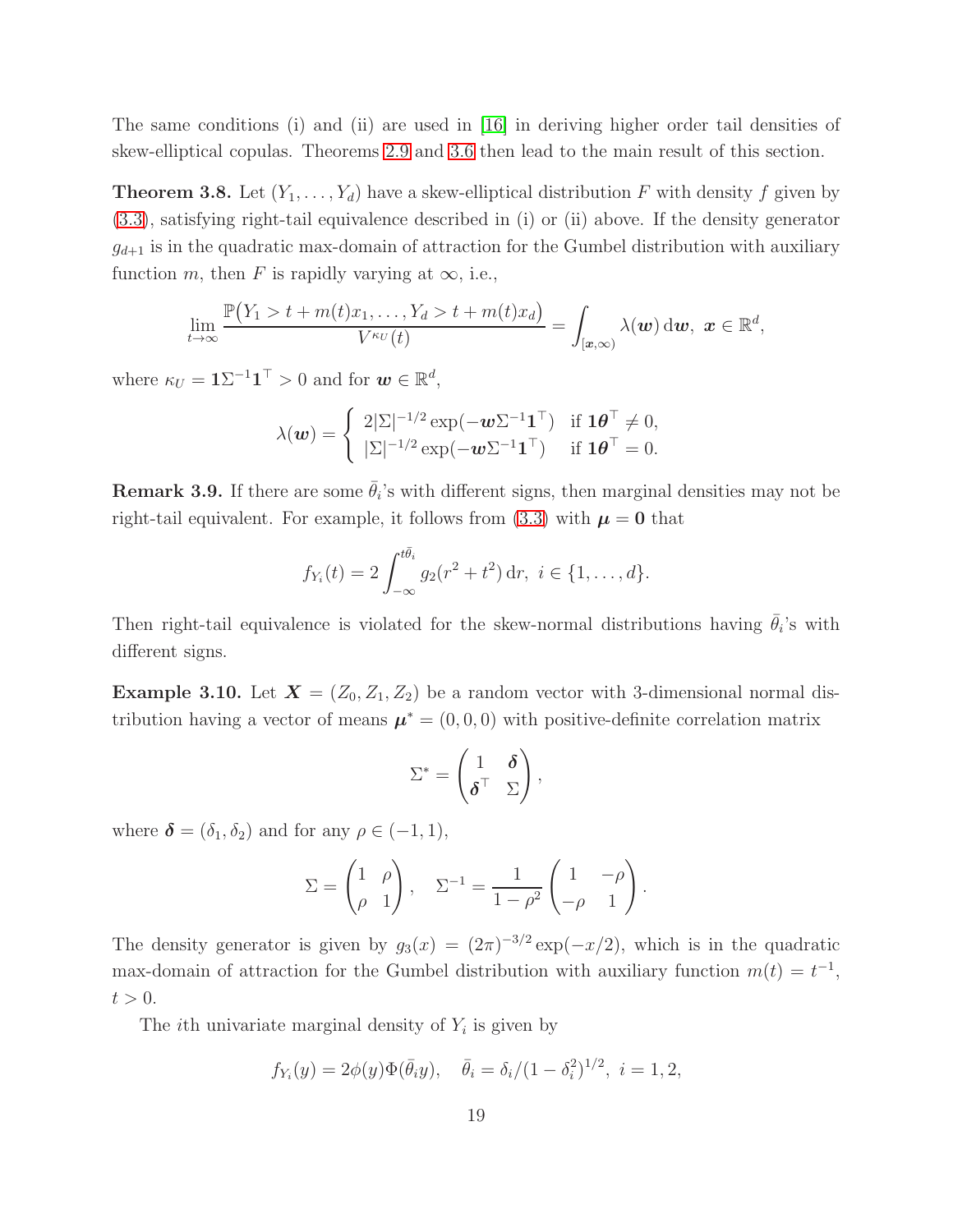where  $\phi$  denotes the standard normal density and  $\Phi$  denotes the standard normal cumulative distribution function. The joint density of  $(Y_1, Y_2)$  is given by

$$
f_2(y_1, y_2) = 2\phi_2(y_1, y_2; \Sigma) \Phi\left(\sum_{i=1}^2 \theta_i y_i\right)
$$

with  $(\theta_1, \theta_2) = \delta \Sigma^{-1} / (1 - \delta \Sigma^{-1} \delta^{-1})^{1/2}$ , where  $\phi_2(\cdot; \Sigma)$  is the 2-dimensional normal density with zero mean and correlation matrix  $\Sigma$ . If  $(\bar{\theta}_1, \bar{\theta}_2) \geq (0, 0)$ , then the marginal densities are right-tail equivalent in the sense of  $(2.1)$ , with  $a_1 = 1$  and,

$$
a_2 = \lim_{y \to \infty} \{ f_{Y_2}(y) / f_{Y_1}(y) \} = \begin{cases} 1 & \text{if } \bar{\theta}_1 = \bar{\theta}_2 = 0 \text{ or } \min(\bar{\theta}_1, \bar{\theta}_2) > 0, \\ 1/2 & \text{if } \bar{\theta}_1 > 0 \text{ and } \bar{\theta}_2 = 0, \\ 2 & \text{if } \bar{\theta}_1 = 0 \text{ and } \bar{\theta}_2 > 0. \end{cases}
$$

Consider the case that  $(\delta_1, \delta_2) \geq (0, 0)$  and  $\rho \geq 0$ , then the tail density at  $\infty$  can be written explicitly as

$$
\lambda(w_1, w_2) = \begin{cases} 2(1 - \rho^2)^{-1/2} \exp\{-(w_1 + w_2)/(1 + \rho)\} & \text{if } \theta_1 > 0 \text{ or } \theta_2 > 0, \\ (1 - \rho^2)^{-1/2} \exp\{-(w_1 + w_2)/(1 + \rho)\} & \text{if } \theta_1 = \theta_2 = 0, \end{cases}
$$

where the upper tail order  $\kappa_U = (1,1)\Sigma^{-1}(1,1)^{\top} = 2/(1+\rho)$  (see [\[16\]](#page-21-1) for detail). According to Theorem [3.8,](#page-18-0) the distribution of Y is rapidly varying at  $\infty$ , i.e.,

$$
\lim_{t \to \infty} \frac{\mathbb{P}(Y_1 > t + m(t)x_1, Y_2 > t + m(t)x_2)}{V^{\kappa_U}(t)} = \int_{[\mathbf{x}, \infty)} \lambda(w_1, w_2) dw_1 dw_2, \mathbf{x} \in \mathbb{R}^2,
$$
  
= 
$$
\begin{cases} 2(1+\rho)^2 (1-\rho^2)^{-1/2} \exp\{-(x_1+x_2)/(1+\rho)\} & \text{if } \theta_1 > 0 \text{ or } \theta_2 > 0, \\ (1+\rho)^2 (1-\rho^2)^{-1/2} \exp\{-(x_1+x_2)/(1+\rho)\} & \text{if } \theta_1 = \theta_2 = 0, \end{cases}
$$

where the scaling function  $V(t)$  can be also explicitly obtained using the constructions in the proof of Theorem [3.8.](#page-18-0)

# 4 Concluding Remarks

Multivariate regularly varying densities imply multivariate regular variation of the underlying distributions under a local uniformity condition, and as mentioned in [\[9\]](#page-21-0), such a condition is used to control variations across different rays. The closure property of preserving regular variation of multivariate distributions from that of joint densities is useful in analyzing heavy tail phenomena for multivariate extremes [\[2\]](#page-20-7). In this paper, we obtain the closure property from joint densities to multivariate distributions that preserves rapid variation in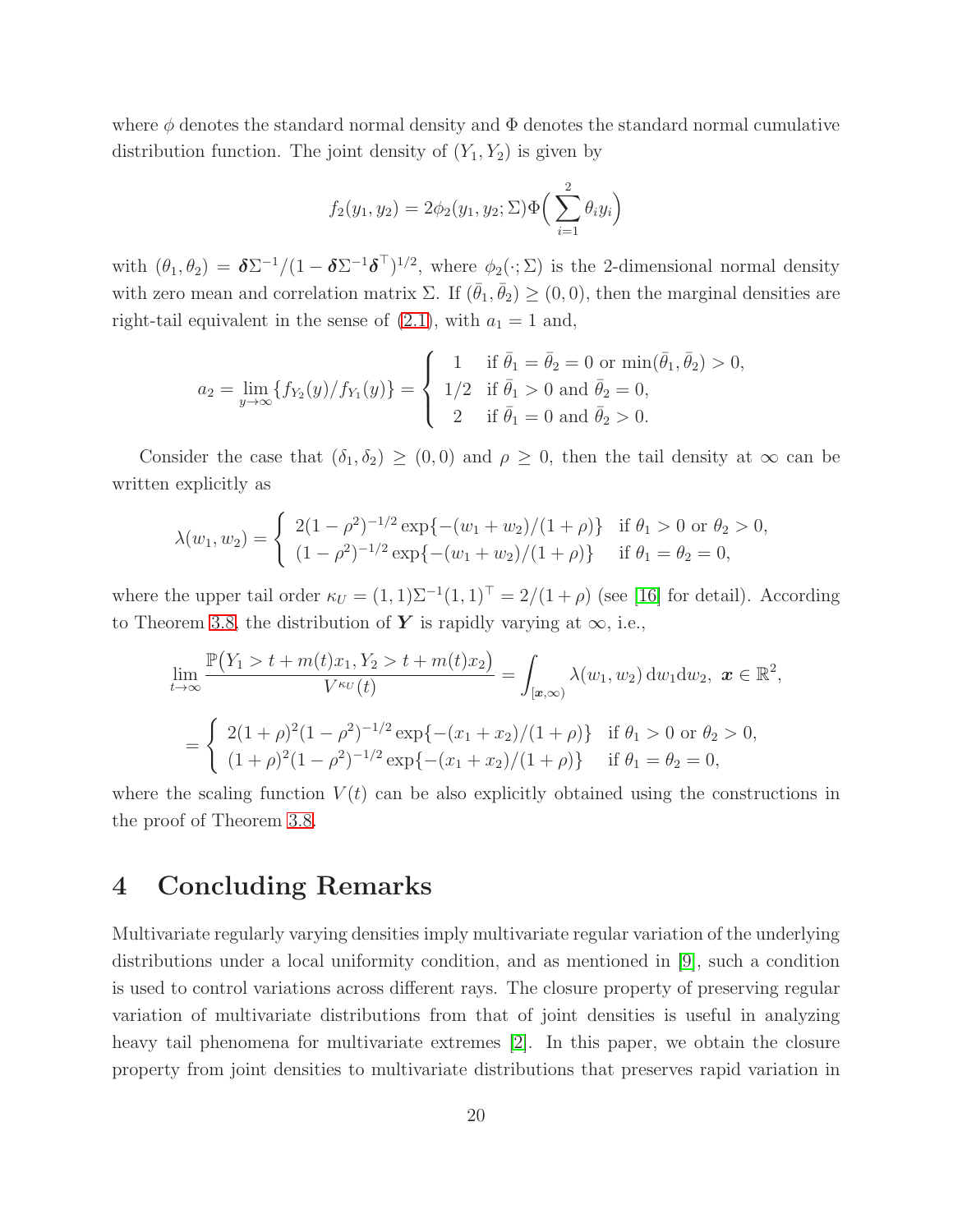the sense of de Haan [\[6\]](#page-20-1), under the local uniformity that controls light tail variations along different directions. We utilize the copula method to extract higher-order scaling properties from weak additive stability that is possessed by multivariate light tails. Analyzing rapidly varying, light distribution tails for multivariate extremes remains topics of our research in the near future.

Tail dependence parameters have been obtained in [\[14,](#page-21-9) [24\]](#page-22-1) for elliptical distributions and in [\[11,](#page-21-10) [21\]](#page-21-11) for skew-t distributions. Using the de Haan-Resnick closure theorem in [\[9\]](#page-21-0), one can obtain general regularly varying distribution limits for skew-elliptical densities with regular varying generators. In contrast to the heavy tail case, we obtain general light tail distribution limits for skew-elliptical densities with rapidly varying generators, and our result covers symmetric, elliptical distributions as a special case, which appears to be new in the literature on elliptical distributions.

# <span id="page-20-3"></span>References

- <span id="page-20-7"></span>[1] Azzalini, A.: The Skew-normal and Related Families. Cambridge University Press, Cambridge, 2013.
- <span id="page-20-4"></span>[2] Balkema, G. and Embrechts, P.: High Risk Scenarios and Extremes: A Geometric Approach. European Mathematical Society, Zürich, Switzerland, 2007.
- <span id="page-20-6"></span>[3] Bingham, N.H., Goldie, C.M. and Teugels, J.L.: Regular Variation. Cambridge University Press, Cambridge, UK, 1987.
- <span id="page-20-2"></span>[4] Bloom, S.: A characterization of B-slowly varying functions. Proceedings of the American Mathematical Society, 1976, 54(1):243-250.
- <span id="page-20-1"></span>[5] Branco, M.D. and Dey, D.K.: A general class of multivariate skew-elliptical distributions. Journal of Multivariate Analysis, 2001, 79(1):99-113.
- <span id="page-20-5"></span>[6] de Haan, L.: On Regular Variations and its Application to the Weak Convergence of Sample Extremes. Math. Centre Tract 32, Amsterdam, 1970.
- <span id="page-20-0"></span>[7] de Haan, L. and Ferreira, A.: Extreme Value Theory: An Introduction. Springer, New York, NY, 2006.
- [8] de Haan, L. and Omey, E. (1984): Integrals and derivatives of regularly varying functions in  $\mathbb{R}^d$  and domains of attraction of stable distributions II. Stochastic Processes and their Applications, 16:157-170.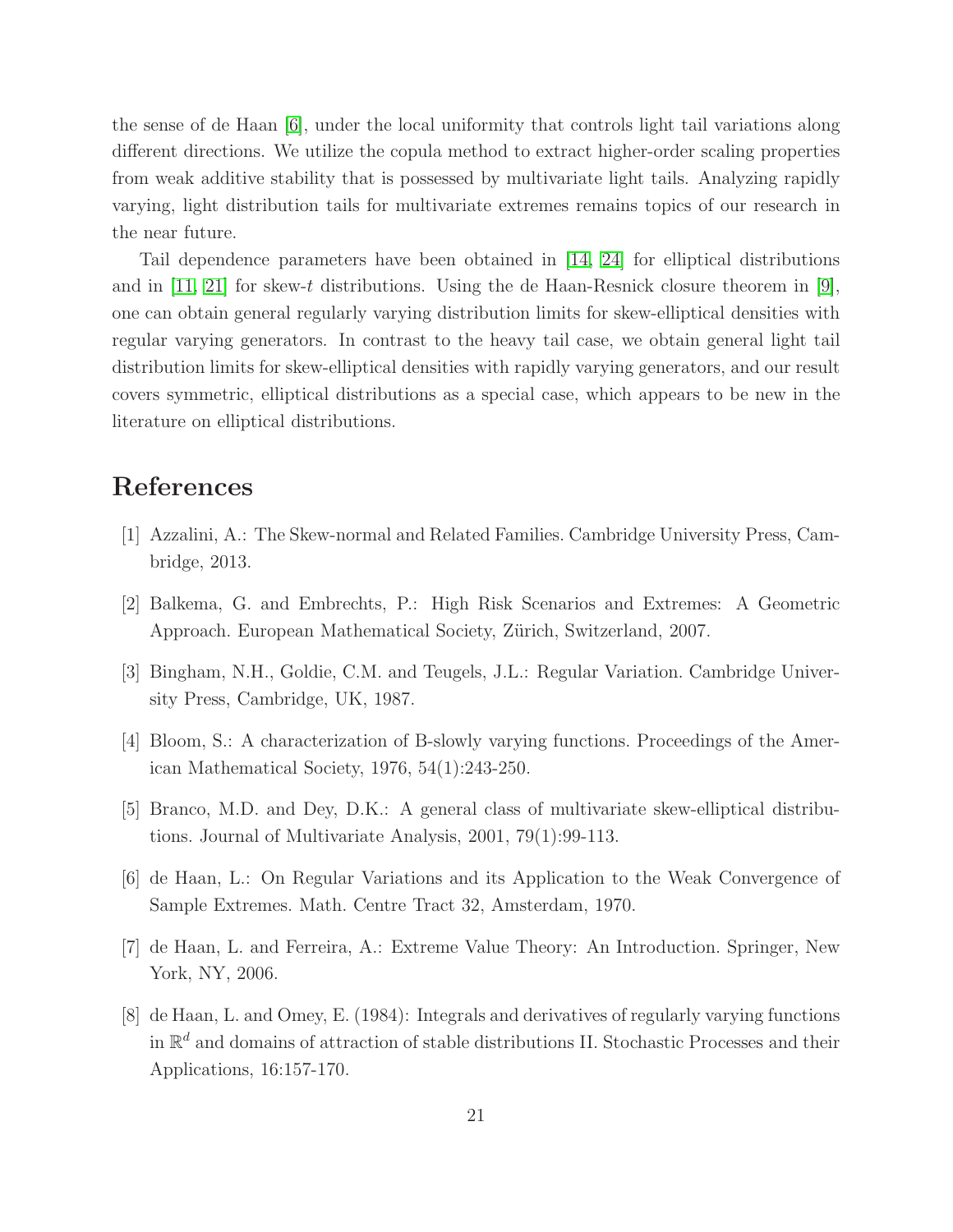- <span id="page-21-8"></span><span id="page-21-0"></span>[9] de Haan, L. and Resnick, S. (1987): On regular variation of probability densities. Stochastic Processes and their Applications, 25:83-93.
- <span id="page-21-10"></span>[10] Fang, K., Kotz, S., and Ng, K.: Symmetric Multivariate and Related Distributions, Monographs on Statistics and Applied Probability, 36. Chapman & Hall, London, 1990.
- <span id="page-21-2"></span>[11] Fung, T. and Seneta, E.: Tail dependence for two skew t distributions, Statist. Probab. Lett., 2010, 80:784-791.
- <span id="page-21-3"></span>[12] Hua, L. and Joe, H.: Tail order and intermediate tail dependence of multivariate copulas. Journal of Multivariate Analysis, 2011, 102:1454-1471.
- <span id="page-21-9"></span>[13] Hua, L., Joe, H. and Li, H.: Relations between hidden regular variation and tail order of copulas. Journal of Applied Probability, 2014, 51(1): 37-57.
- <span id="page-21-6"></span>[14] Hult, H. and Lindskog, F.: Multivariate extremes, aggregation and dependence in elliptical distributions. Advances in Applied Probability, 2002, 34(3):587-608.
- <span id="page-21-1"></span>[15] Joe, H.: Dependence Modeling with Copulas. Chapman & Hall/CRC, Boca Raton, FL, 2014.
- [16] Joe, H. and Li, H.: Tail densities of skew-elliptical distributions. Journal of Multivariate Analysis, 2019, 171:421-435.
- <span id="page-21-4"></span>[17] Joe, H., Li, H. and Nikoloulopoulos, A.K.: Tail dependence functions and vine copulas. Journal of Multivariate Analysis, 2010, 101:252-270.
- <span id="page-21-5"></span>[18] Li, H. and Hua, L.: Higher order tail densities of copulas and hidden regular variation. Journal of Multivariate Analysis, 2015, 138:143–155.
- <span id="page-21-7"></span>[19] Li, H. and Sun, Y.: Tail dependence for heavy-tailed scale mixtures of multivariate distributions. Journal of Applied Probability, 2009, 46:925-937.
- <span id="page-21-11"></span>[20] Omey, E.: The class gamma and related classes of functions. Publications de l'Institut Mathématique, 2013, 93(107):1-18.
- [21] Padoan, Simone A.: Multivariate extreme models based on underlying skew-t and skewnormal distributions. Journal of Multivariate Analysis, 2011, 102(5):977-991.
- [22] Padoan, Simone A.: Corrigendum to "Multivariate extreme models based on underlying skew-t and skew-normal distributions". Journal of Multivariate Analysis, 2016, 142: 503.